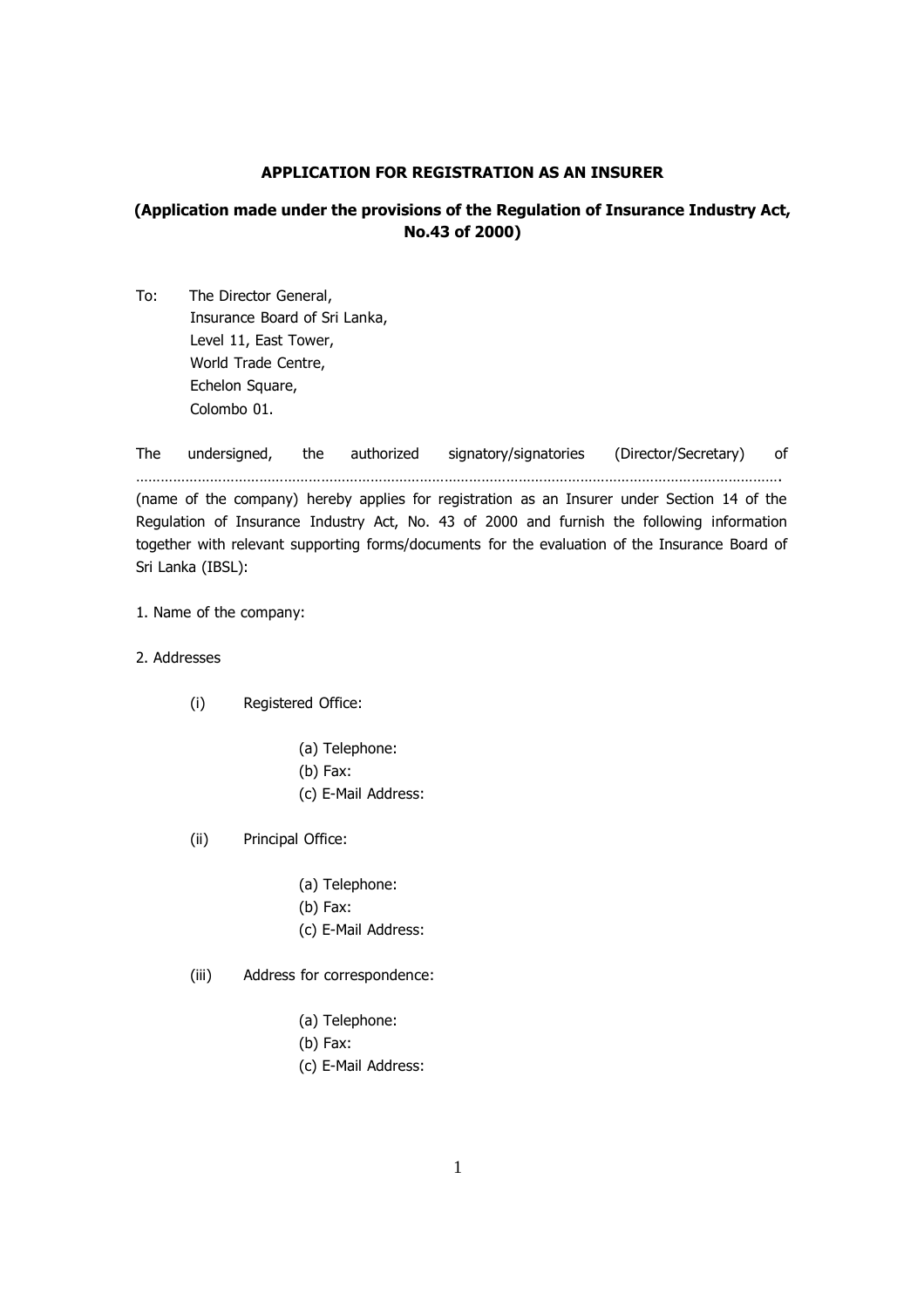## 3. Constitution:

- (i) Is the applicant a Public Company incorporated under the Companies Act, No. 7 of 2007:
- (ii) The Company Registration No.:
- (iii) Date of Incorporation:
- 4**.** Names of Shareholders:
- 5. Names of Directors:
- 6. Name of the proposed Principal Officer:
- 7. Name of the proposed Specified Officer:
- 8. Name of the proposed Actuary
	- (a) Long Term Insurance Business:
	- (b) General Insurance Business:
- 9. Name and Contact Details of the Compliance Officer (in respect of the Financial Transactions Reporting Act No. 6 of 2006):
- 10. Details of Bankers
	- (i) Name of the Bank/s:
	- (ii) Account Number/s:
- 11. Details of Secretaries
	- (i) Name of the firm/company:
	- (ii) Address/Contact Numbers:
	- (iii) Date appointed:
	- (iv) Registration Number under the Secretaries Regulations:
- 12. Details of Auditors
	- (i) Name of the firm/company:
	- (ii) Address/Contact Numbers:
	- (iii) Date appointed: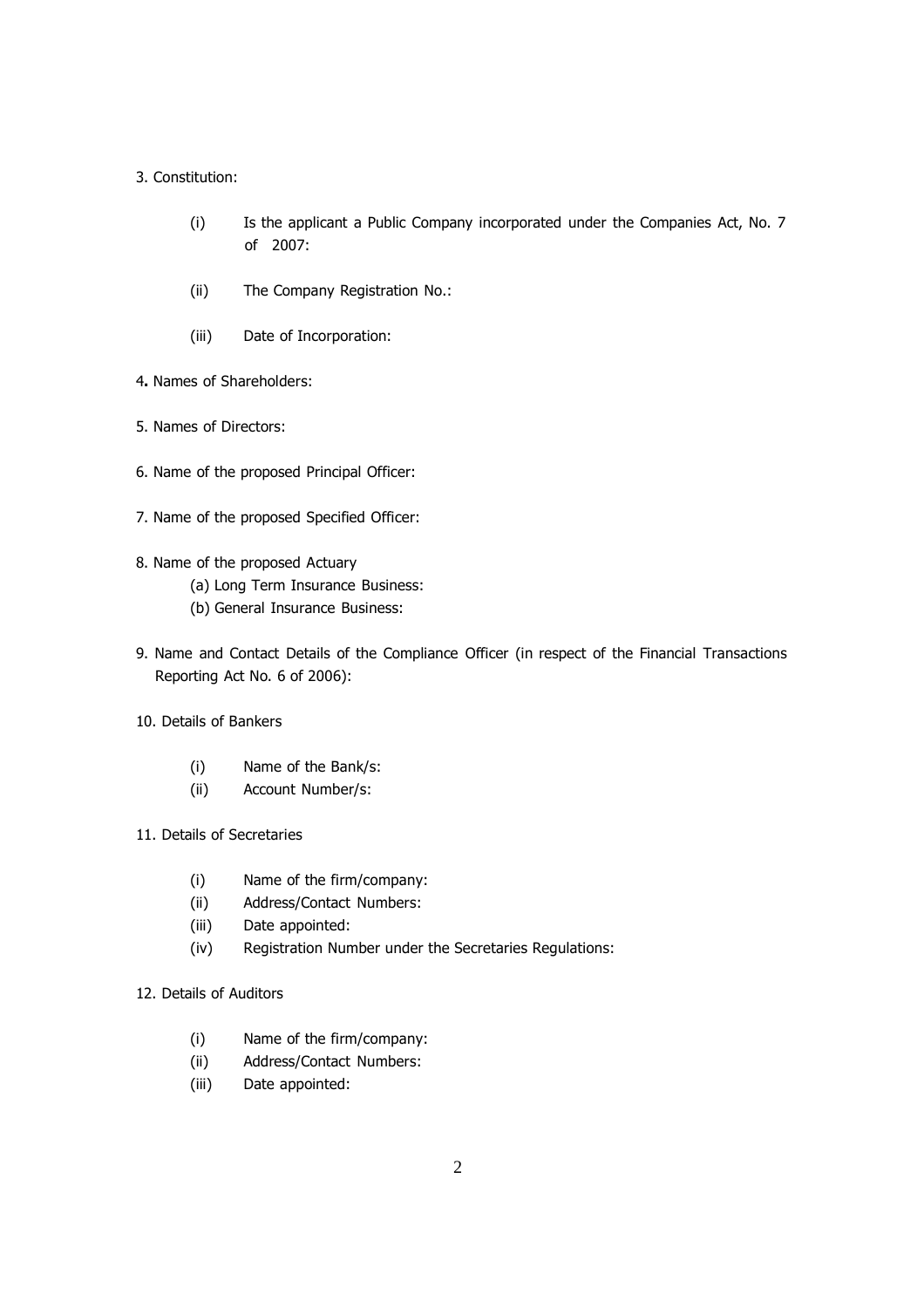### 13. Details of Lawyers

- (i) Name of the firm/company:
- (ii) Address/Contact Numbers:
- (iii) Date appointed:
- 14. Capital of the Applicant Company
	- (i) Stated Capital: (Rs)
	- (ii) Number of Shares Issued:
	- (iii) Number of Shares fully paid up:
	- (iv) Consideration for which a share has been issued: (Rs)
- 15. Classes and sub classes of Insurance Business for which registration is sought:
- 16. The amount deposited with the Treasury: (Rs)
- 17. Particulars of overseas insurance connections and Management Agreements, if any:
- 18. If engaged in insurance business in any other country, particulars of such operations:
- 19. If engaged in business other than insurance business locally or in any other country, particulars of such operations:
- 20. Details of all related companies (including Holding Companies, Subsidiary Companies and Associate Companies) to the Applicant Company, including the name of company, Shareholders, Directors, Stated Capital, country of incorporation, address and type of activity carried out by such company:
- 21. If any of the Directors of the Applicant Company is carrying on business as an insurance agent, particulars of such business:
- 22. Person to be contacted by IBSL regarding this Application
	- (i) Name of Person:
	- (ii) Designation:
	- (iii) Correspondence Address:
	- (iv) Fax:
	- (v) Telephone:
	- (vi) E-Mail Address: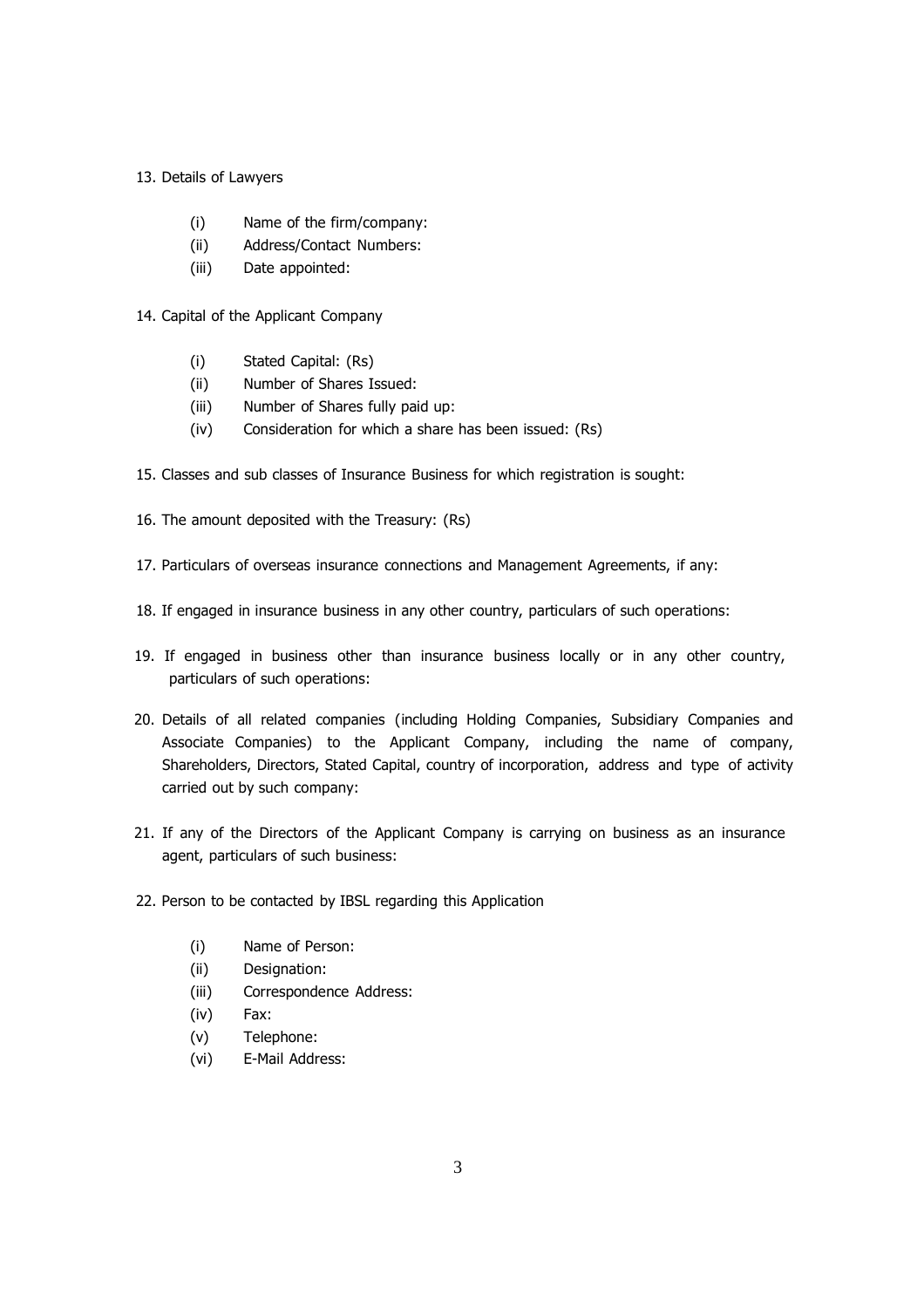#### 23. DECLARATION/AFFIDAVIT OF VERIFICATION

I/We hereby solemnly, sincerely and truly affirm/ swear that:

- (i) the foregoing application has been read by me/us;
- (ii) to the best of my knowledge the information provided in this application, including the information provided in Form (i) to (vii) of this application and documents annexed to this application are true and accurate;
- (iii) any alteration or subsequent change in the information provided will be promptly communicated to the Insurance Board of Sri Lanka in writing;
- $(iv)$  (a) the applicant company or the holding or associate or subsidiary company of the applicant company; or

(b) Director, Principal Officer or Specified Officer of the applicant company; or a Director or Chief Executive Officer of a holding or associate or subsidiary company of the applicant company,

is not a shareholder, director or employee of a company registered as an insurance broker under the Regulation of Insurance Industry Act No. 43 of 2000;

(v) (a) a company registered as an insurance broker under the Regulation of Insurance Industry Act No. 43 of 2000 is not a shareholder of the applicant company; or

(b) a Director, Principal Officer of an insurance broker registered under the Regulation of Insurance Industry Act No. 43 of 2000; or a Director or the Chief Executive Officer of an associate, subsidiary or holding company of an insurance broker registered under the Regulation of Insurance Industry Act No. 43 of 2000,

is not a director, shareholder or employee of the applicant company;

- (vi) the applicant company is eligible to apply as an insurance company in terms of the provisions of the Regulation of Insurance Industry Act, No. 43 of 2000, Rules, Regulations, Determinations etc.;
- (vii) the applicant company will, in the event registration is granted as an insurance company under the provisions of the Regulation of Insurance Industry Act, No. 43 of 2000 (Act), comply with and abide by the provisions of the Act, Rules, Regulations, Determinations etc. from time to time; and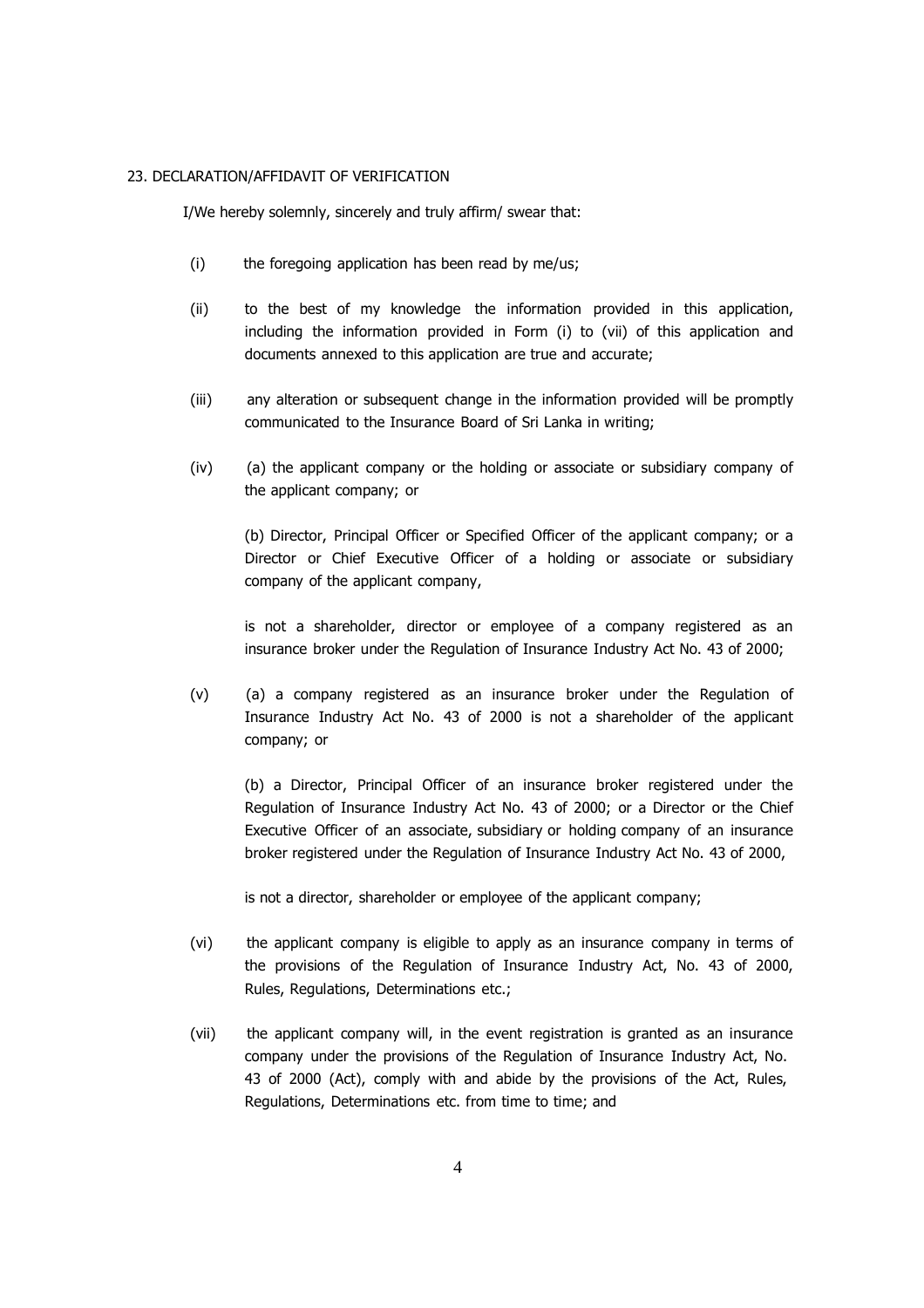- (viii) no Director, Shareholder, Proposed Principal Officer, Proposed Specified Officer, Proposed Actuary of the applicant company,
	- a) has been convicted by any competent court in Sri Lanka or of any other country for a crime committed in connection with financial management or of any offence involving moral turpitude;
	- b) has been declared an undischarged insolvent or a bankrupt under any law

of Sri Lanka or in any other country;

- c) has failed to satisfy any judgment or order given by any competent court in Sri Lanka or of any other country, pertaining to the repayment of debt;
- d) has been declared by a competent court in Sri Lanka or of any other country, to be of unsound mind;
- e) has been removed or suspended by an order of a regulatory or supervisory authority from serving as a Director, Chief Executive Officer or any other position of authority in any insurance company, broker, bank, financial institution or corporate body, within or outside Sri Lanka; or
- f) has been a Director, Chief Executive Officer, Principal Officer, Specified Officer or held any other position of authority in any insurance company or broker or bank or financial institution or corporate body -

(1) whose license or other authority granted for operating as an insurance company or broker or bank or financial institution, has been suspended or cancelled; or

(2) which has been wound up or is being wound up, or which is being compulsorily liquidated,

within or outside Sri Lanka.

Signed and affirmed/sworn at …………………… on ………………

Signature: Name: Designation:

| Signature:   |
|--------------|
| Name:        |
| Designation: |

Before me

………………………………………………………

Justice of the Peace/ Commissioner of Oaths Seal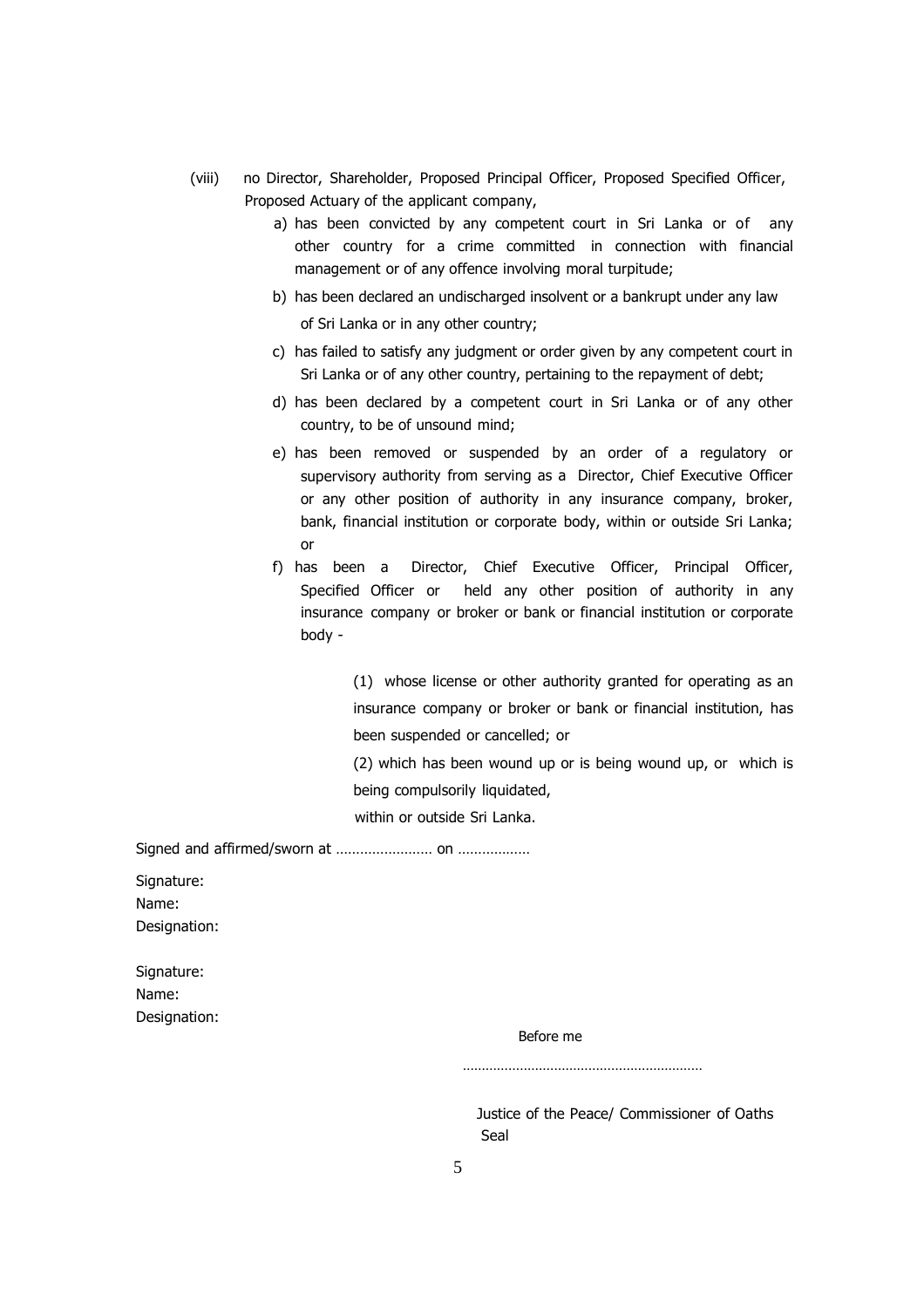# **Form (i) (a)**

## **PARTICULARS OF SHAREHOLDER (S) (INDIVIDUALS)**

- 1. Name of the applicant company:
- 2. Name of the Shareholder:
- 3. Residential Address:
	- (i) Telephone:
	- (ii) Fax:
- 4. Business Address: (i)Telephone:

(ii) Fax:

- 5. Nationality:
- 6. National Identity Card No.:
- 7. Date of Birth:
- 8. Number of Shares:
- 9. Percentage of Shares:
- 10. (i) Academic Qualifications:

 (Attach copies of certificates certified by the company secretary of the applicant company)

- (ii) Name of School/College/University:
- 11. (i) Professional Qualifications:

 (Attach copies of certificates certified by the company secretary of the applicant company)

- (ii) Name of Professional Body/Class of Membership:
- (state whether admitted by examination or by experience)
- 12. Work Experience, including work experience in insurance business and related areas:

| Name of Company | Position Held | description of<br><b>Brief</b><br>l Period |  |
|-----------------|---------------|--------------------------------------------|--|
|                 |               | the work carried out                       |  |
|                 |               |                                            |  |

13. Names and addresses of other firms, companies or statutory bodies in which you are a director, partner, proprietor or employee:

#### 14. Certification:

14.1 I hereby declare that I have;

- (i) not been convicted by any competent court in Sri Lanka or of any other country for a crime committed in connection with financial management or of any offence involving moral turpitude;
- (ii) not been declared an undischarged insolvent or a bankrupt under any law of Sri Lanka or of any other country;
- (iii) not failed to satisfy any judgment or order given by any competent court in Sri Lanka or of any other country, pertaining to the repayment of debt;
- (iv) not been declared by a competent court in Sri Lanka or of any other country, to be of unsound mind;
- (v) not been removed or suspended by an order of a regulatory or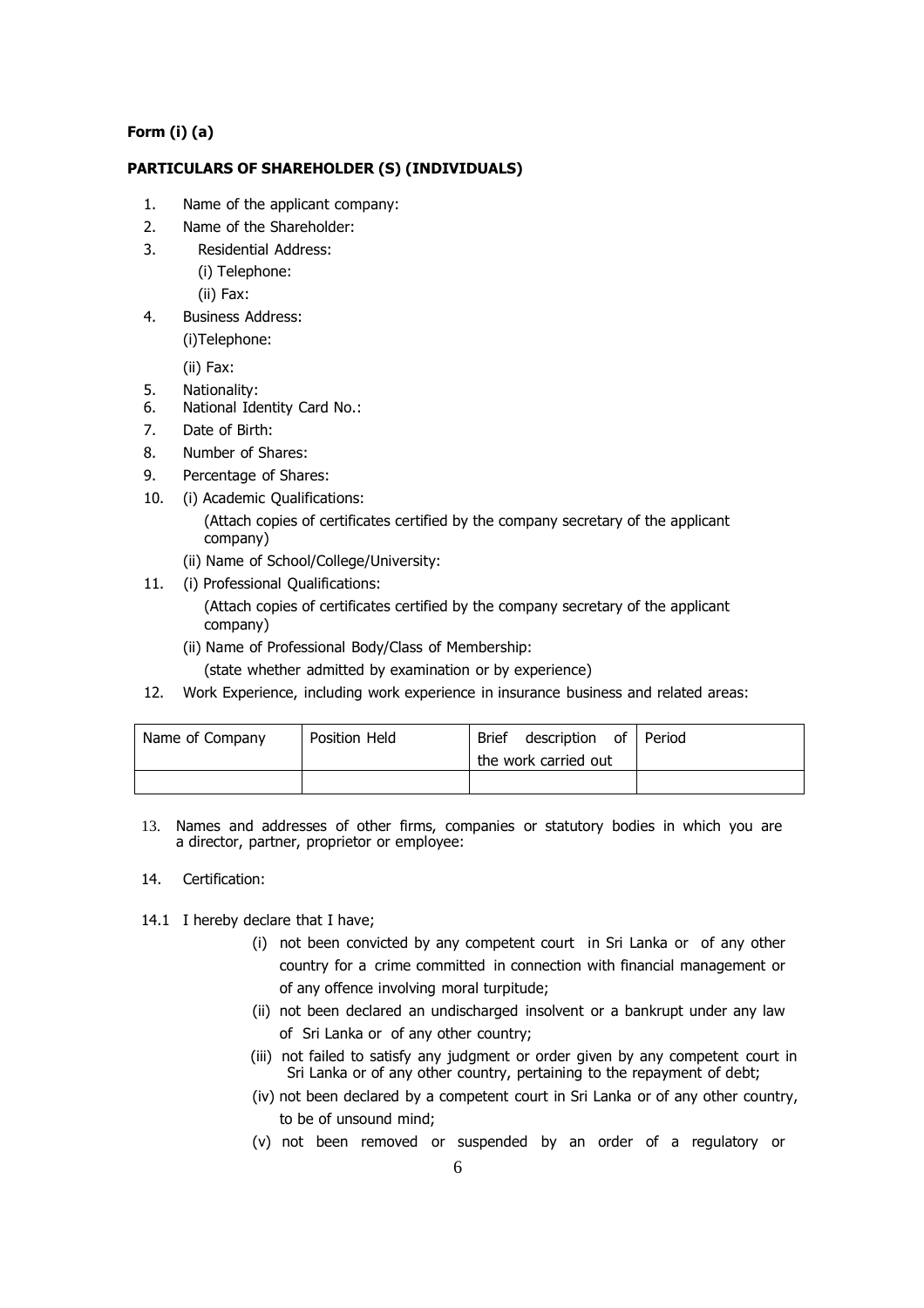supervisory authority from serving as a director, Chief Executive Officer or any other position of authority in any insurance company, broker, bank, financial institution, or corporate body, within or outside Sri Lanka; or

(vi) not been a Director, Chief Executive Officer, Principal Officer, Specified Officer or held any other position of authority in any insurance company or broker or bank or financial institution or corporate body -

> (a) whose license or other authority granted for operating as an insurance company or broker or bank or financial institution, has been suspended or cancelled; or

> (b) which has been wound up or is being wound up, or which is being compulsorily liquidated,

within or outside Sri Lanka.

14. 2 I hereby further declare and confirm that the information given above is complete, true and correct.

 Signature of Shareholder: Date:

 Name of Company Secretary: Signature of Company Secretary: Date:

Note: Separate Forms should be submitted in respect of each shareholder.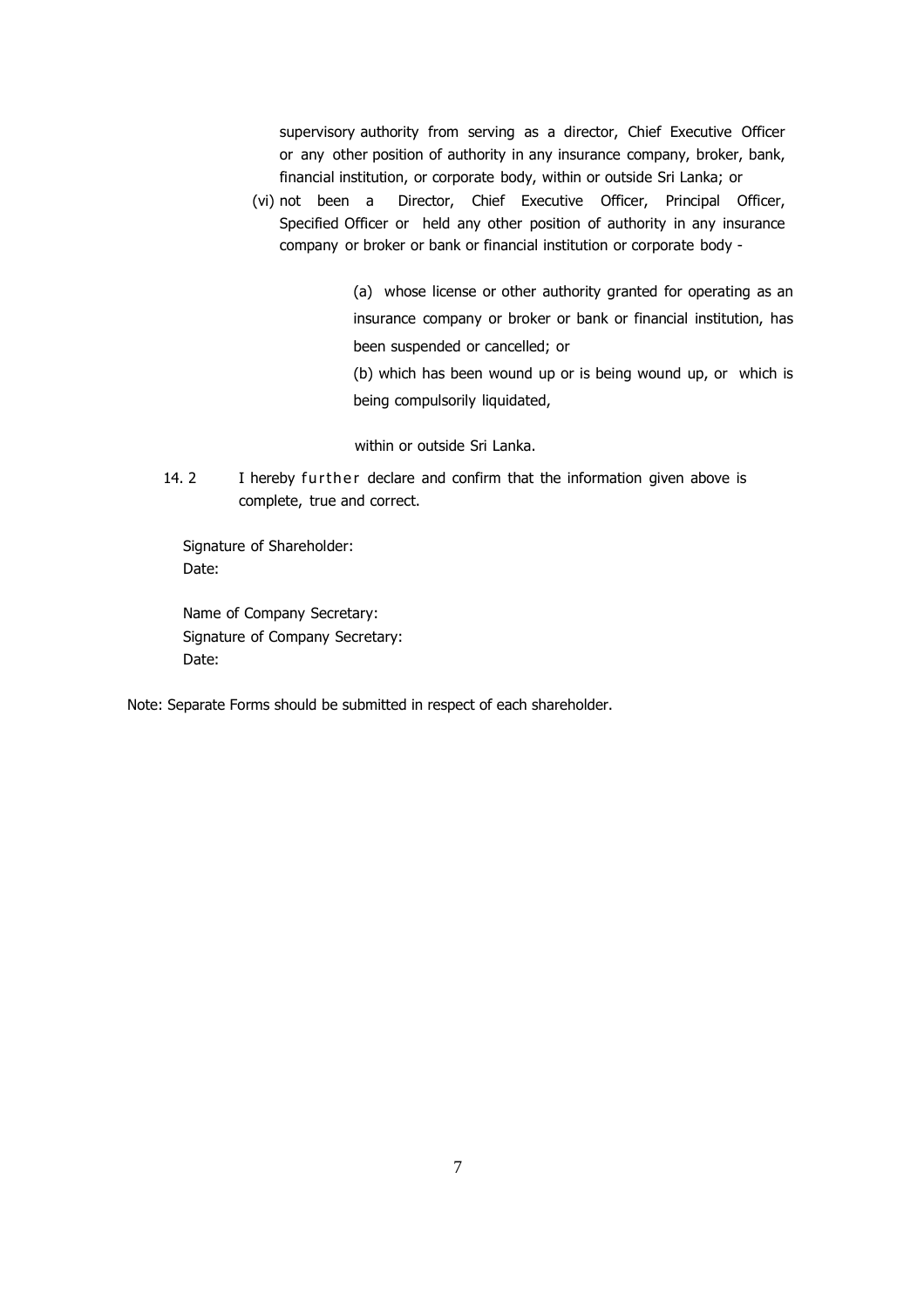## **Form (i) (b)**

#### **PARTICULARS OF SHAREHOLDER (S) (OTHER THAN INDIVIDUALS)**

- 1. Name of the applicant company:
- 2. Name of the Shareholder:
- 3. Registered Address:
	- (i) Telephone:
		- (ii) Fax:
- 4. Business Address: (i)Telephone:

(ii) Fax:

- 5. Country of Incorporation:
- 6. Date of Incorporation:
- 7. Company Registration No.:
- 8. Number of Shares:
- 9. Percentage of Shares:
- 10. Stated Capital of the company (Rs):
- 11. Names of Shareholders:
- 12. Names of Directors:
- 13. Certification:
- 13.1 I/we hereby declare that Shareholders and Directors of ……………………… (name of the shareholding company) have;
	- (i) not been convicted by any competent court in Sri Lanka or of any other country for a crime committed in connection with financial management or of any offence involving moral turpitude;
	- (ii) not been declared an undischarged insolvent or a bankrupt under any law of Sri Lanka or of any other country;
	- (iii) not failed to satisfy any judgment or order given by any competent court in Sri Lanka or of any other country, pertaining to the repayment of debt;
	- (iv) not been declared by a competent court in Sri Lanka or of any other country, to be of unsound mind;
	- (v) not been removed or suspended by an order of a regulatory or supervisory authority from serving as a director, Chief Executive Officer or any other position of authority in any insurance company, broker, bank, financial institution, or corporate body, within or outside Sri Lanka; or
	- (vi) not been a Director, Chief Executive Officer, Principal Officer, Specified Officer or held any other position of authority in any insurance company or broker or bank or financial institution or corporate body -

(a) whose license or other authority granted for operating as an insurance company or broker or bank or financial institution, has been suspended or cancelled; or

(b) which has been wound up or is being wound up, or which is being compulsorily liquidated,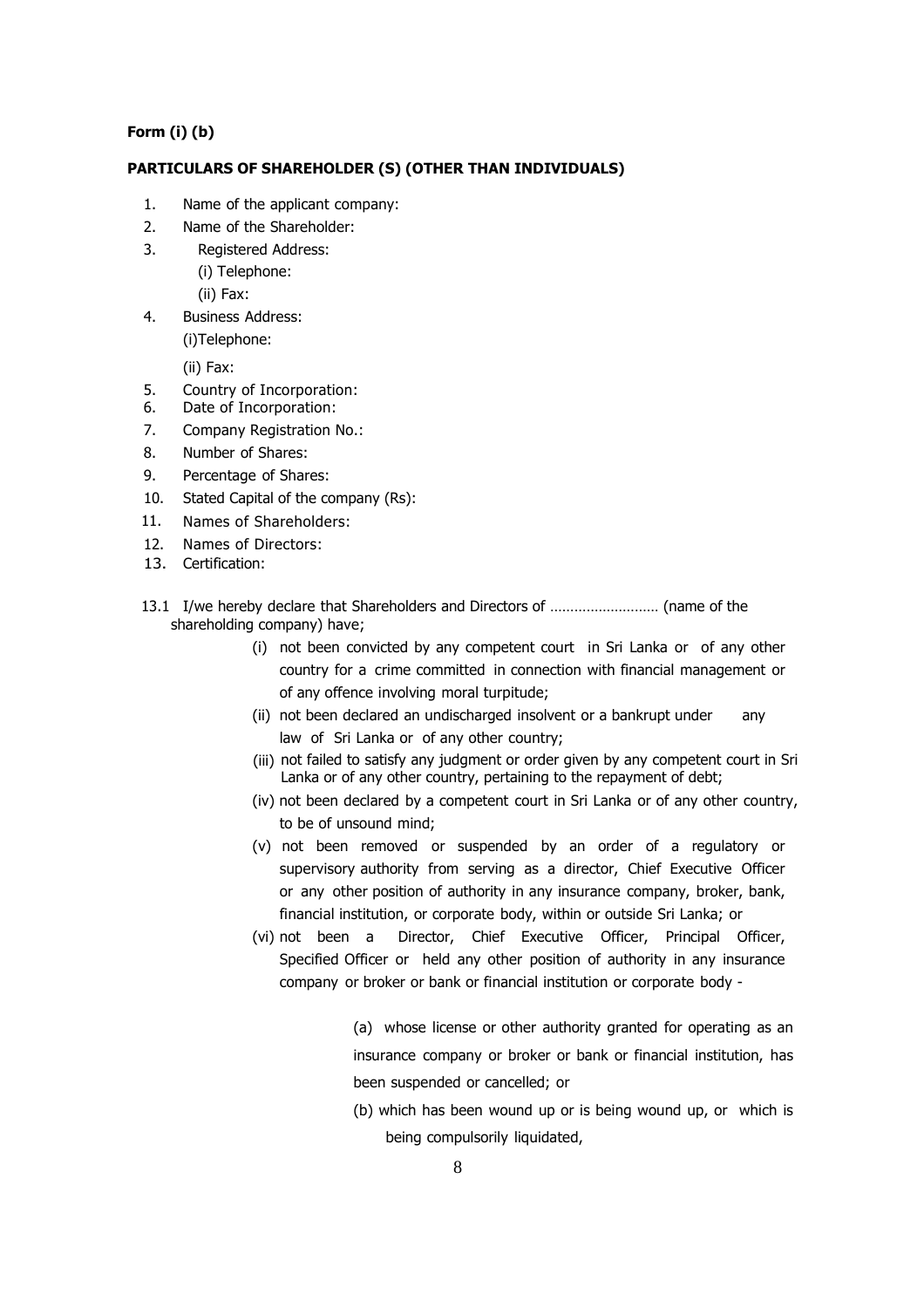# within or outside Sri Lanka.

13. 2 I/We hereby further declare and confirm that the information given above is complete, true and correct.

> Signature of Shareholder: Date:

Name of Company Secretary: Signature of Company Secretary: Date:

Note: Separate Forms should be submitted in respect of each shareholder.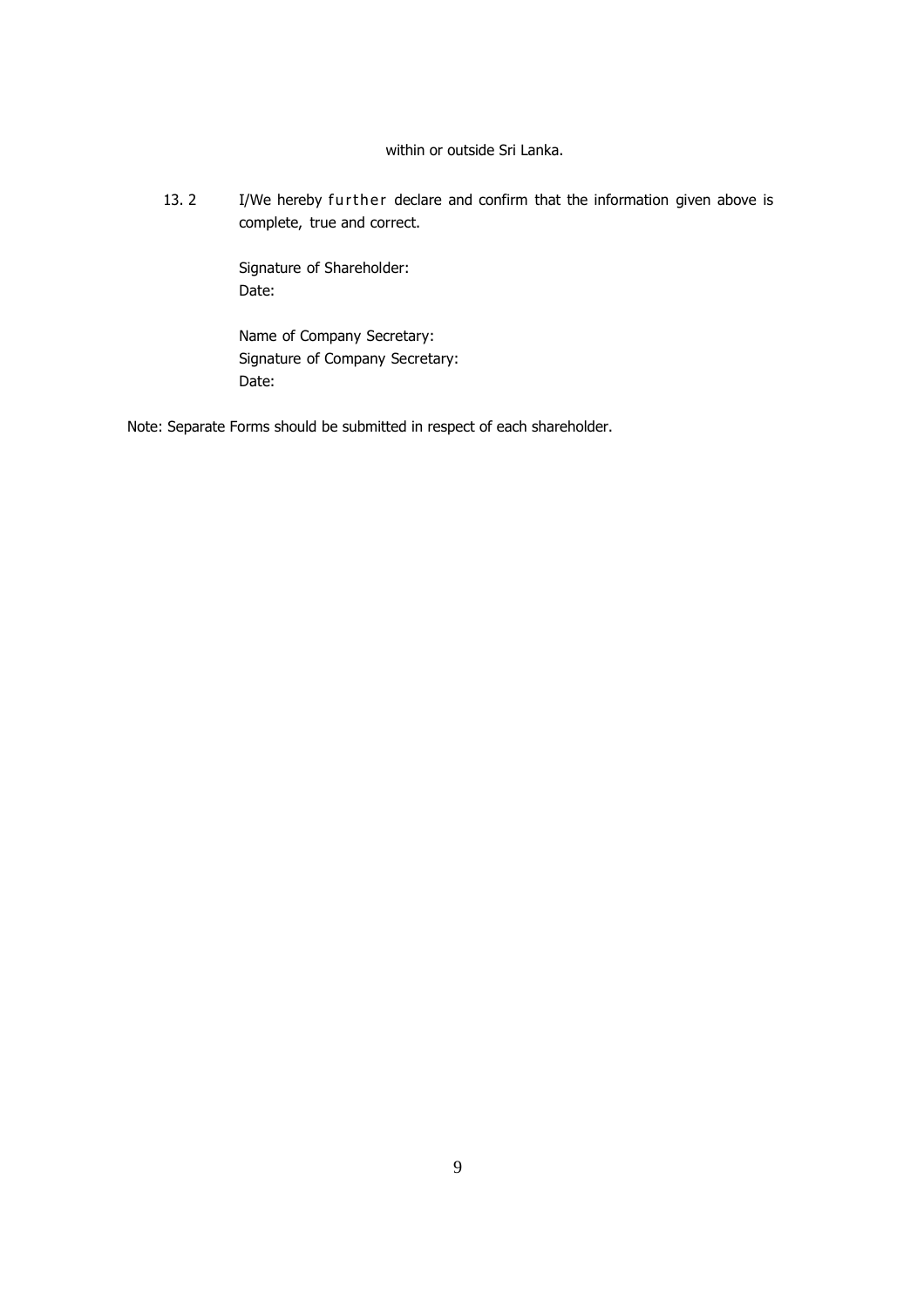## **FORM (ii) (a)**

# **PARTICULARS OF DIRECTOR (S)/ PROPOSED PRINCIPAL OFFICER/ PROPOSED SPECIFIED OFFICER**

- 1. Name of the applicant company:
- 2. Name of Director/ proposed Principal Officer/ proposed Specified Officer:
- 3. Date appointed:
- 4. Residential Address:

(i)Telephone:

(ii) Fax:

- 5. Business Address:
	- (i) Telephone:
	- (ii) Fax:
- 6. Nationality:
- 7. National Identity Card No./ Passport No.:
- 8. Date of Birth:
- 9. Designation and duties:
- 10. Annual Remuneration and Fringe Benefits, if applicable:
- 11. (i) Shareholding in Applicant Company:
	- (ii) Percentage of Shareholding:
- 12. (i) Academic Qualifications:

 (Attach copies of certificates certified by the company secretary of the applicant company)

(ii) Name of School/College/University:

13. (i) Professional Qualifications:

 (Attach copies of certificates certified by the company secretary of the applicant company)

(ii) Name of Professional Body/Class of Membership No.:

(state whether admitted by examination or by experience)

 14. Work Experience, including work experience in Insurance/Finance/ Business /any other related field:

| Name of Company | Position Held | description of Period<br><b>Brief</b> |  |
|-----------------|---------------|---------------------------------------|--|
|                 |               | the work carried out                  |  |
|                 |               |                                       |  |

(Attach copies of certificates certified by the company secretary of the applicant company)

- 15. Equity interest in other companies including percentage share, if more than 5%:
- 16. Equity interest in insurance brokering companies including percentage share:
- 17. Names and addresses of other firms, companies or statutory bodies in which you are a director, partner, proprietor or employee:
- 18. Names and addresses of other firms, companies or statutory bodies in which you held directorships previously:
- 19. Are you an employee of the applicant company: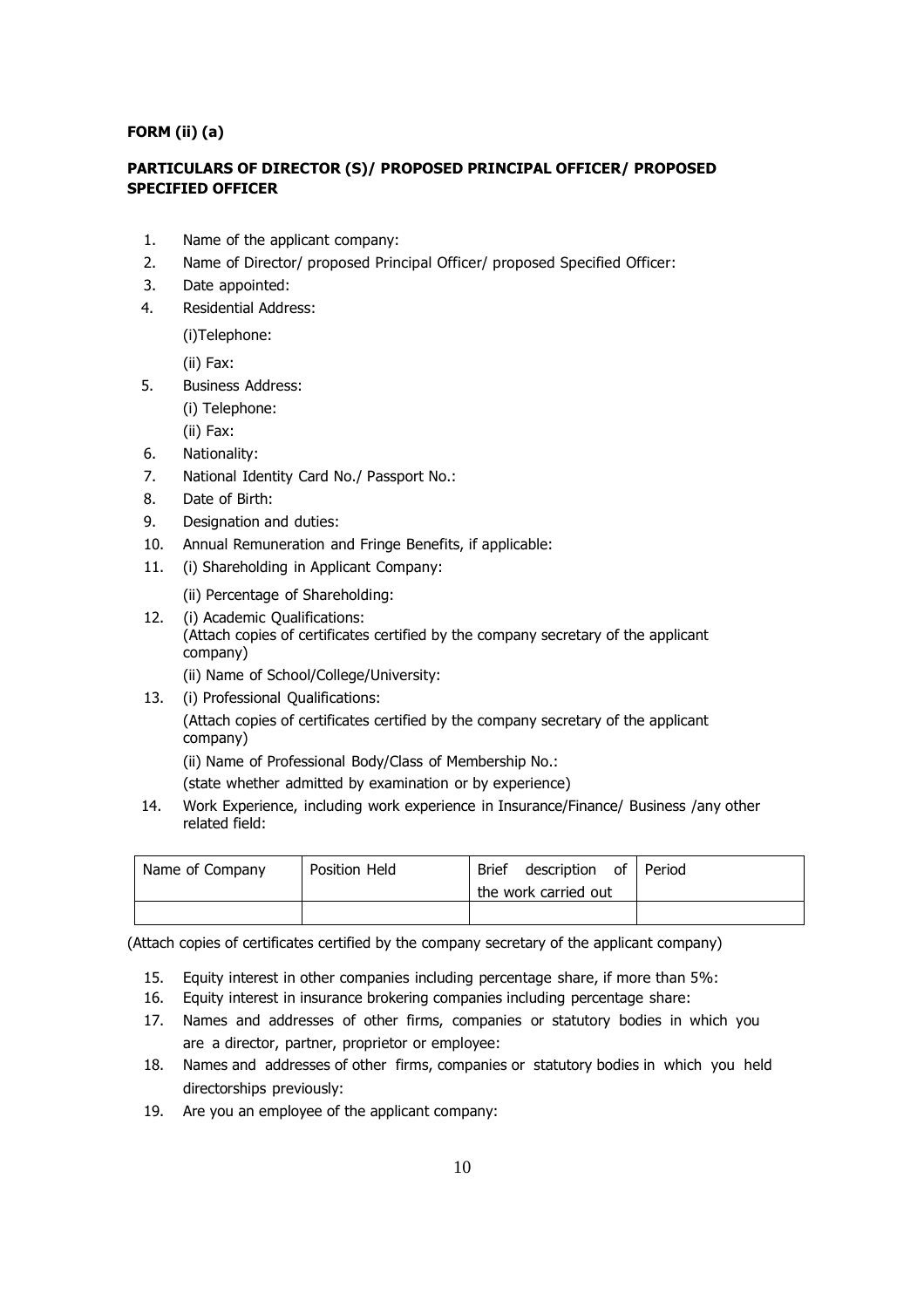# 20. Certification:

I hereby declare and confirm that the information given above is complete, true and correct.

 Signature of Director/ proposed Principal Officer/ proposed Specified Officer: Date:

 Name of Company Secretary: Signature of Company Secretary: Date:

Note: Separate Forms should be submitted in respect of each Director/ proposed Principal Officer / proposed Specified Officer.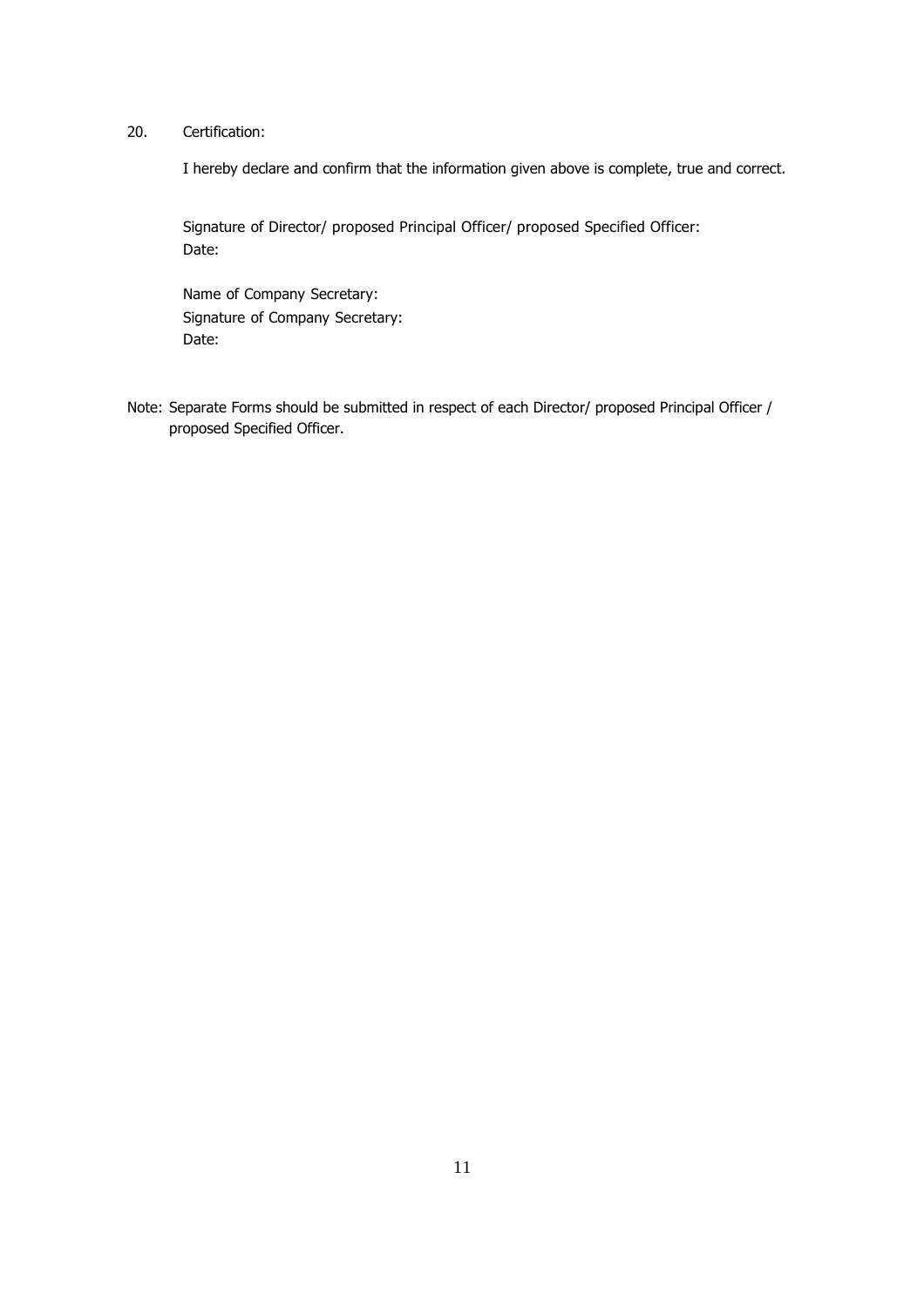#### **FORM (ii) (b)**

#### **AFFIDAVIT**

#### **(To be provided by Director(s)/ proposed Principal Officer / proposed Specified Officer of the applicant company)**

I,…………………………………………………… (name of Director/ proposed Principal Officer/ proposed Specified Officer) bearing National Identity Card No./Passport No. ………………… of ……………………………………………………………………………., (residential address) in the Democratic Socialist Republic of Sri Lanka (state country of residence) being a ……………………… (religion) do hereby solemnly, sincerely and truly affirm/swear as follows:

- 1. that I am the affirmant /deponent above named;
- 2. that I am a Director/proposed Principal Officer/ proposed Specified Officer of ……………………… (name of the applicant company);
- 3. that I possess academic qualifications/professional qualifications/effective experience in insurance/finance/business or ……….. (name a relevant discipline in which the Director/proposed Principal Officer/ proposed Specified Officer has effective experience);
- 4. that I have not served as a member/employee of the Insurance Board of Sri Lanka at any time during the period of three years prior to being appointed/elected/nominated as a Director/proposed Principal Officer/ proposed Specified Officer of the ………………………………………(name of the applicant company);
- 5. that I have not been convicted by any competent court in Sri Lanka or of any other country, for a crime committed in connection with financial management or of any offence involving moral turpitude;
- 6. that I have not been declared an undischarged insolvent or a bankrupt under any law of Sri Lanka or of any other country;
- 7. that I have not failed to satisfy any judgment or order given by any competent court in Sri Lanka or of any other country, pertaining to the repayment of a debt;
- 8. that I have not been declared by a competent court in Sri Lanka or of any other country, to be of unsound mind;
- 9. that I have not been removed or suspended by an order of a regulatory or supervisory authority from serving as a director/chief executive officer/any other position of authority in any insurance company/broker/bank/financial institution/corporate body, within or outside Sri Lanka;
- 10. that I have not been a director/chief executive officer/principal officer/specified officer/not held any other position of authority in any insurance company/broker/bank/financial institution/corporate body— (i) whose licence or other authority granted for operating as an insurance company/broker/ bank/financial institution, has been suspended/cancelled ; or

(ii) which has been wound up/is being wound up/which is being compulsorily liquidated. within or outside Sri Lanka;

- 11. that I am not a director/employee of another insurer/ that I am a director/employee of ………… (name of an insurer) where ……….. (name of the applicant company) is a subsidiary/associate of .......................(name of the insurer)\*;
- 12. that I am not an employee of ………………………………… (name of the applicant company)/ that I am an employee of ………………………………………(name of the applicant company) and the number of employees in the Board of Directors of ………….(name of the applicant company) does not exceed one-third of the total number of members of the Board of Directors of …………………………(name of the applicant company)\*;
- 13. that I am not a shareholder, director or employee of a company registered as an insurance broker under the Regulation of Insurance Industry Act No. 43 of 2000\*\*;
- 14. that I am not an employee of another insurer in any capacity  $**$ ; and
- 15. that I am qualified to hold the position of a Director/proposed Principal Officer/ proposed Specified Officer in terms of section 202 of the Companies Act, No. 07 of 2007/ section 94 of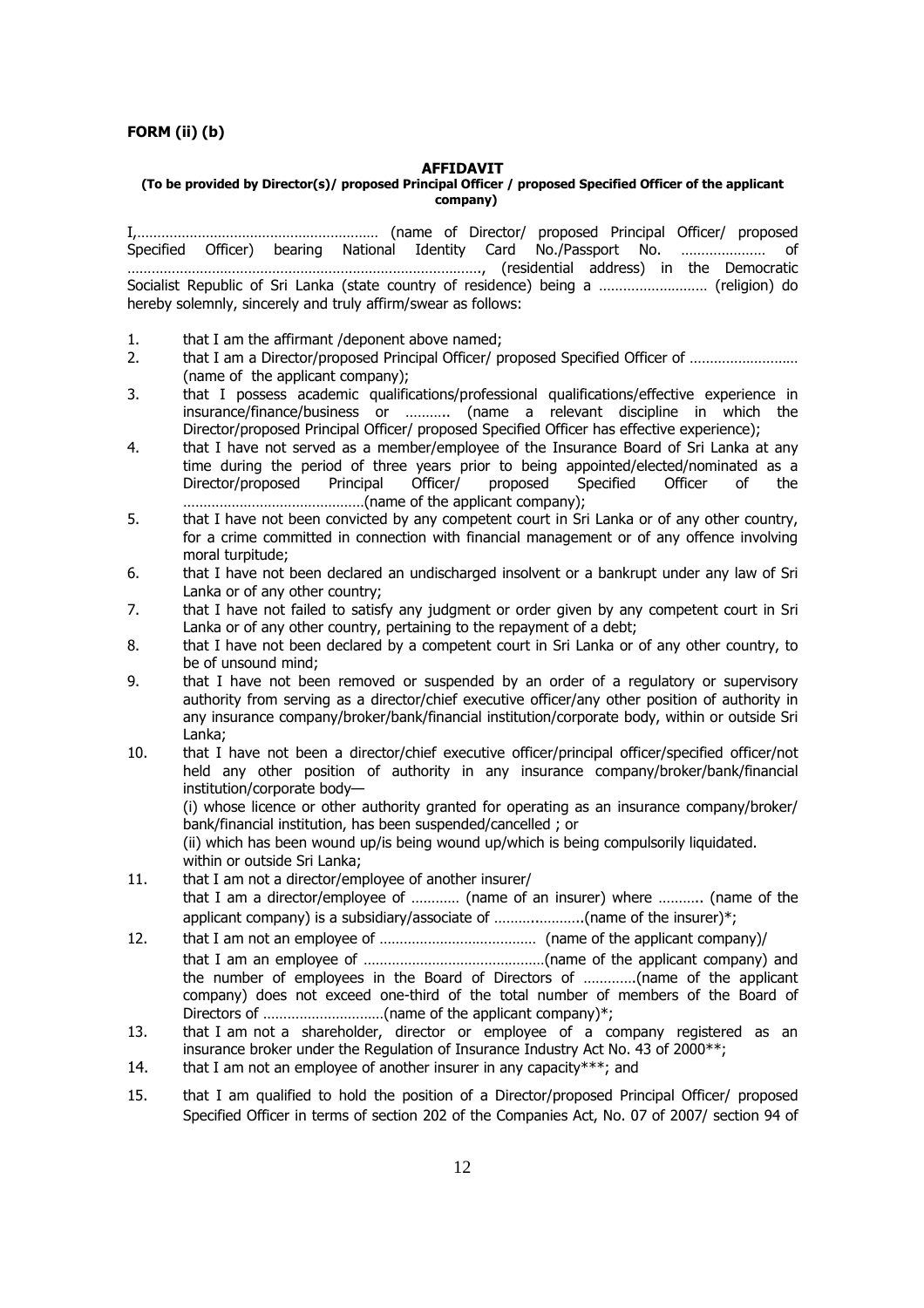the Regulation of Insurance Industry Act, No. 43 of 2000/ section 32 of the Regulation of Insurance Industry Act No. 43 of 2000 respectively.

The foregoing affidavit having been duly read over and explained to the within named and he/she appearing to understand the contents and effects thereof affirmed to/sworn Before me and placed his/her signature at on this ……………day of ……………..20XX ……………………

 Justice of the Peace/ Commissioner for Oaths in the contract of the contract of the contract of the Seal Seal of the Seal of the Seal of the Seal

 Note: Delete inapplicable words. Separate Affidavits should be submitted in respect of each Director/proposed Principal Officer/ proposed Specified Officer.

\* to be filled by Directors only.

\*\* to be filled by Directors, proposed Principal Officer and proposed Specified Officer only.

\*\*\* to be filled by proposed Principal Officer and proposed Specified Officer only.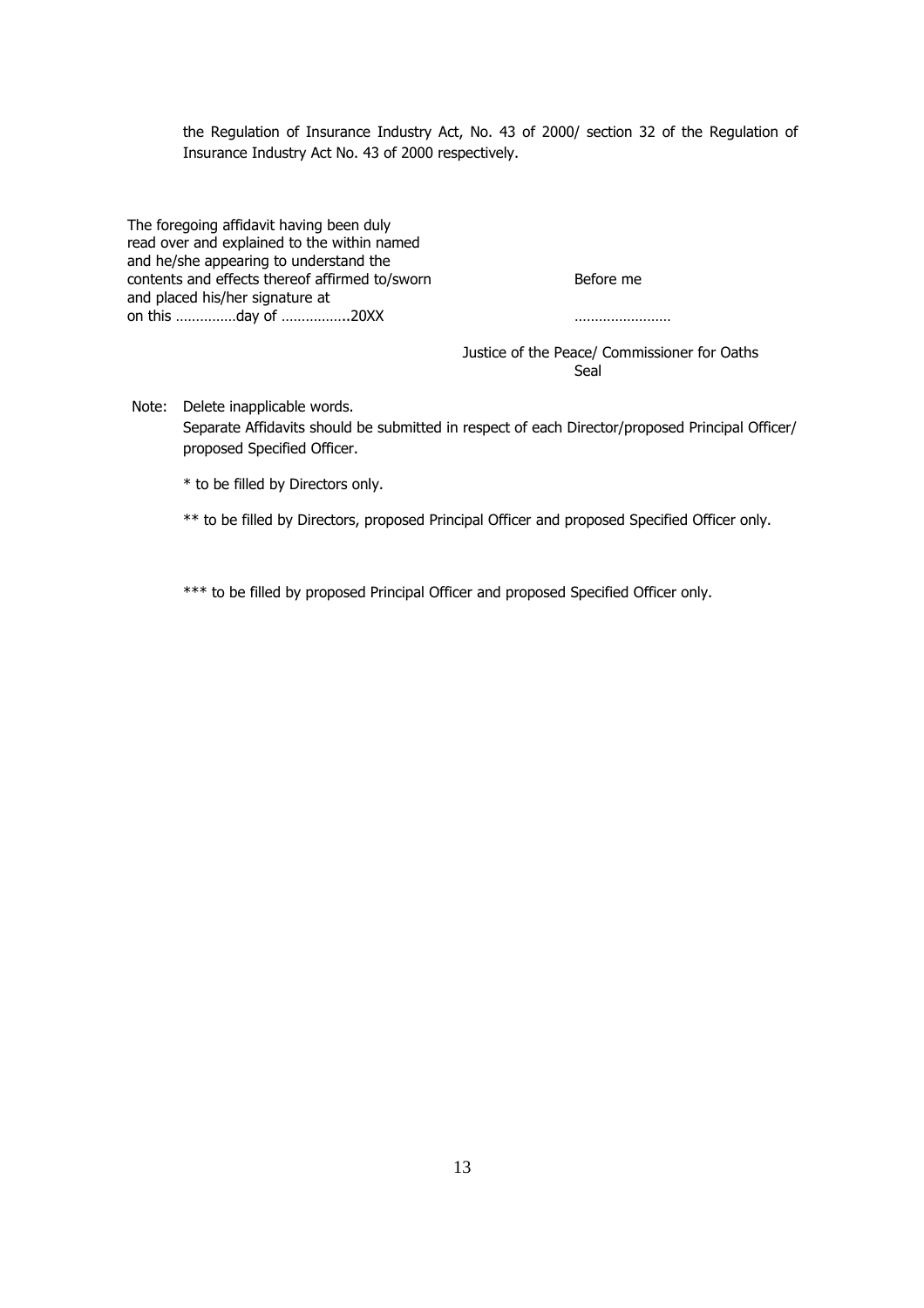# **FORM (ii) (c)**

#### **AFFIDAVIT**

#### **(To be provided by the Company Secretary)**

I,…………………………………………………… (name of Company Secretary) bearing National Identity Card No./Passport No. ………………… of ……………………………………………………………………………., (address) in the Democratic Socialist Republic of Sri Lanka being a ……………………… (religion) do hereby solemnly, sincerely and truly affirm/swear as follows: 1. that I am the affirmant /deponent above named; 2. that I am the Company Secretary of ………………………………………(name of the applicant company); 3. that I am a registered Company Secretary bearing registration no…………. under the Secretaries Regulations issued by the Registrar General of Companies; 4. that to the best of my knowledge ………………………..………………… (name of Director**/**  proposed Principal Officer/ proposed Specified Officer) bearing National Identity Card No./Passport No. …………………….. of ……………………………………………………………………………., (residential address) is not subject to any one or more of the disqualifications specified in the Second Schedule to the Regulation of Insurance Industry Act, No. 43 of 2000; 5. that to the best of my knowledge ………………………..………………… (name of Director) is not a director/employee of another insurer/ that to the best of my knowledge ………………………..………………… (name of Director) is a director/employee of ………..(name of an Insurer) where …….(name of the applicant company) is a subsidiary/associate of ………..………..(name of the Insurer); 6. that to the best of my knowledge ………………………..………………… (name of Director) is not an employee of ………………………………………(name of the applicant company)/ that to the best of my knowledge ………………………..………………… (name of Director) is an employee of ………………………………………(name of the applicant company) and the number of employees in the Board of Directors of ………….(name of the applicant company) does not exceed one-third of the total number of members of the Board of Directors of …………………………(name of the applicant company); 7. that to the best of my knowledge …………. (name of Director/ proposed Principal Officer/ proposed Specified Officer) is not a shareholder, director or employee of a company registered as an insurance broker under the Regulation of Insurance Industry Act No. 43 of 2000; and

8. that to the best of my knowledge ………………… (name of the proposed Principal Officer/ proposed Specified Officer) is not an employee of another insurer in any capacity.

The foregoing affidavit having been duly read over and explained to the within named and he/she appearing to understand the contents and effects thereof affirmed to/sworn Before me and placed his/her signature at …………………… on this ……………day of ……………..20xx. ………………………………

 Justice of the Peace/ Commissioner for Oaths ing the contract of the contract of the contract of the Seal Seal of the Seal of the Seal of the Seal of the Seal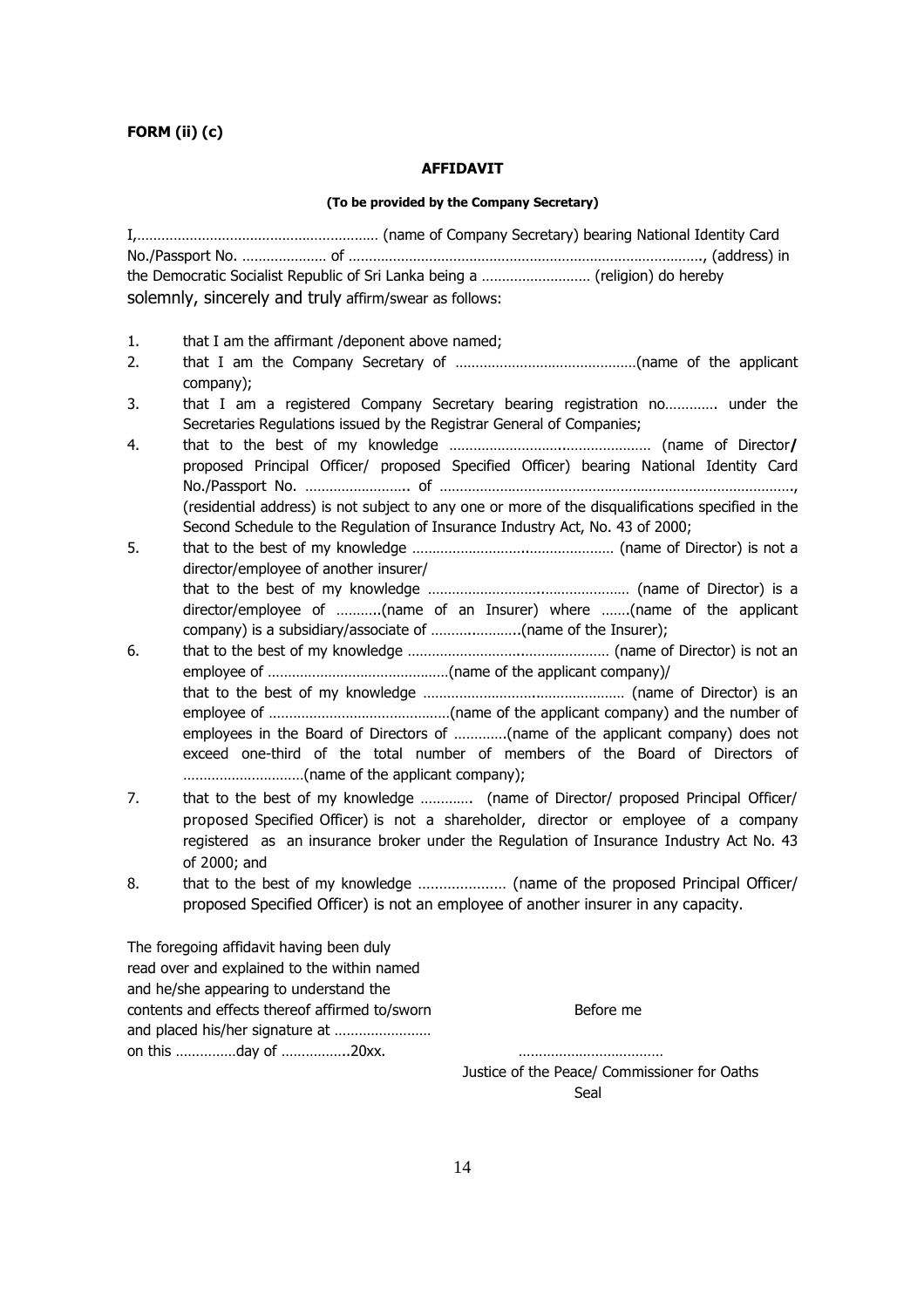Note: Delete inapplicable words and amend as appropriate if a company or a partnership. Separate Affidavits should be submitted in respect of each Director/ proposed Principal Officer/ proposed Specified Officer.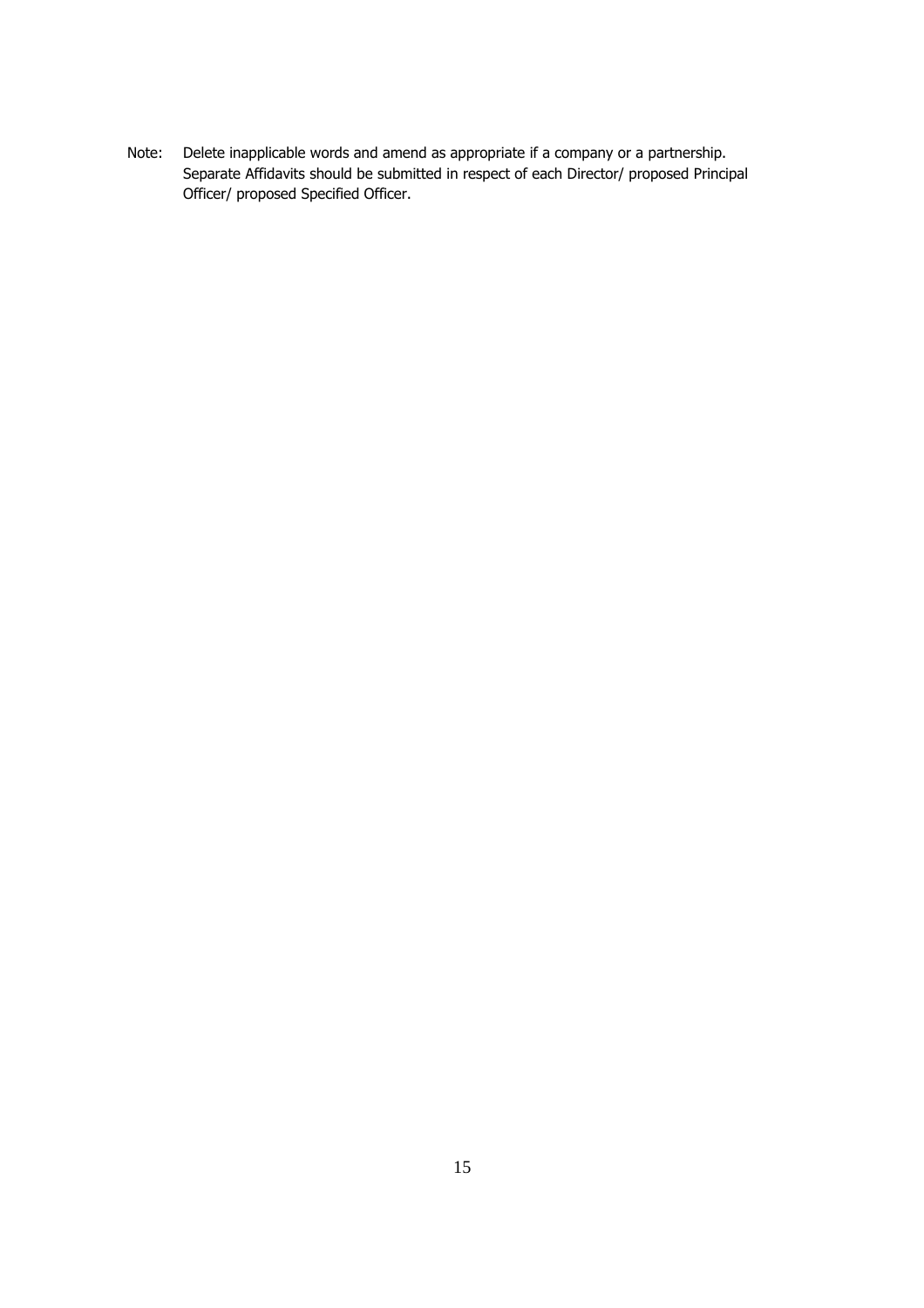# **FORM (iii)**

### **PARTICULARS OF PROPOSED ACTUARY**

- 1. Name of the applicant company:
- 2. Name of Proposed Actuary:
- 3. Residential Addresses:
	- (i) Telephone:

(ii) Fax:

4. Business Address: (i)Telephone:

(ii) Fax:

- 5. Nationality:
- 6. National Identity Card No./ Passport No:
- 7. Date of Birth:
- 8. Annual Remuneration and Fringe Benefits:
- 9. (i) Shareholding in Applicant Company:
	- (ii) Percentage of Shareholding:
- 10. (i) Academic Qualifications: (Attach copies of certificates certified by the company secretary of the applicant company) (ii) Name of School/College/University:
- 11. (i) Professional Qualifications:
	- (Attach copies of certificates certified by the company secretary of the applicant company)

(ii) Name of Professional Body/Class of Membership:

(state whether admitted by examination or by experience and the membership No; if any)

12. Work Experience, including work experience in insurance business and related areas:

| Name of Company | Position Held | description of Period<br>Brief |  |
|-----------------|---------------|--------------------------------|--|
|                 |               | the work carried out           |  |
|                 |               |                                |  |

(Attach copies of certificates certified by the company secretary of the applicant company)

- 13. Equity interest in other companies including percentage share:
- 14. Names and addresses of other firms or companies in which you are a director, partner or proprietor or employee:

#### 15. Certification:

- 15.1 I hereby declare that I have;
	- (i) not been convicted by any competent court in Sri Lanka or of any other country for a crime committed in connection with financial management or of any offence involving moral turpitude;
	- (ii) not been declared an undischarged insolvent or a bankrupt under any law of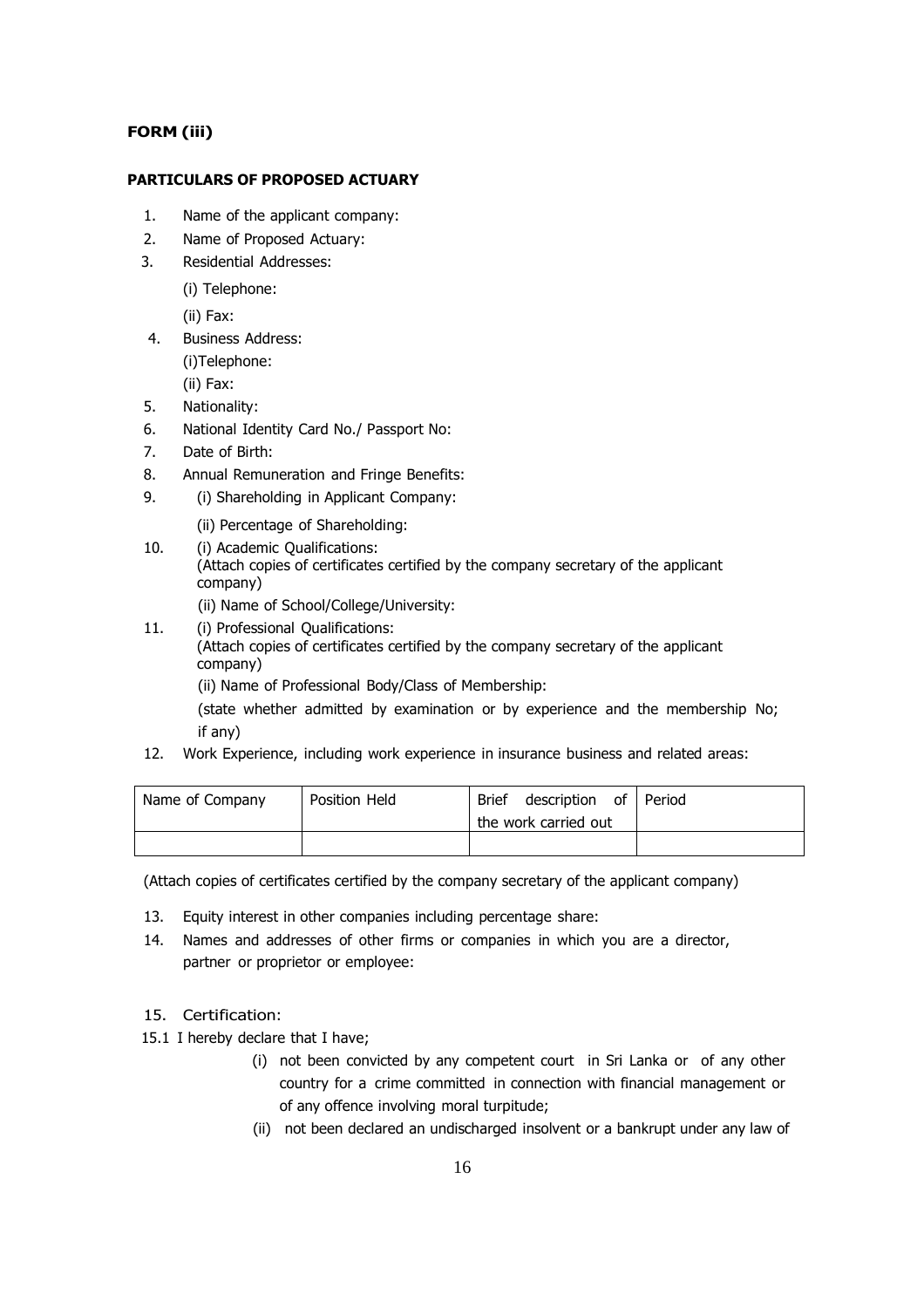Sri Lanka or of any other country;

- (iii) not failed to satisfy any judgment or order given by any competent court in Sri Lanka or of any other country, pertaining to the repayment of debt;
- (iv) not been declared by a competent court in Sri Lanka or of any other country, to be of unsound mind;
- (v) not been removed or suspended by an order of a regulatory or supervisory authority from serving as a director, Chief Executive Officer or any other position of authority in any insurance company, broker, bank, financial institution, or corporate body, within or outside Sri Lanka; or
- (vi) not been a Director, Chief Executive Officer, Principal Officer, Specified Officer or held any other position of authority in any insurance company or broker or bank or financial institution or corporate body -
	- (a) whose license or other authority granted for operating as an insurance company or broker or bank or financial institution, has been suspended or cancelled; or
	- (b) which has been wound up or is being wound up, or which is being compulsorily liquidated,

within or outside Sri Lanka.

15.2 I hereby further declare and confirm that the information given above is complete, true and correct.

Signature of the Proposed Actuary: Date:

Name of Company Secretary: Signature of Company Secretary: Date: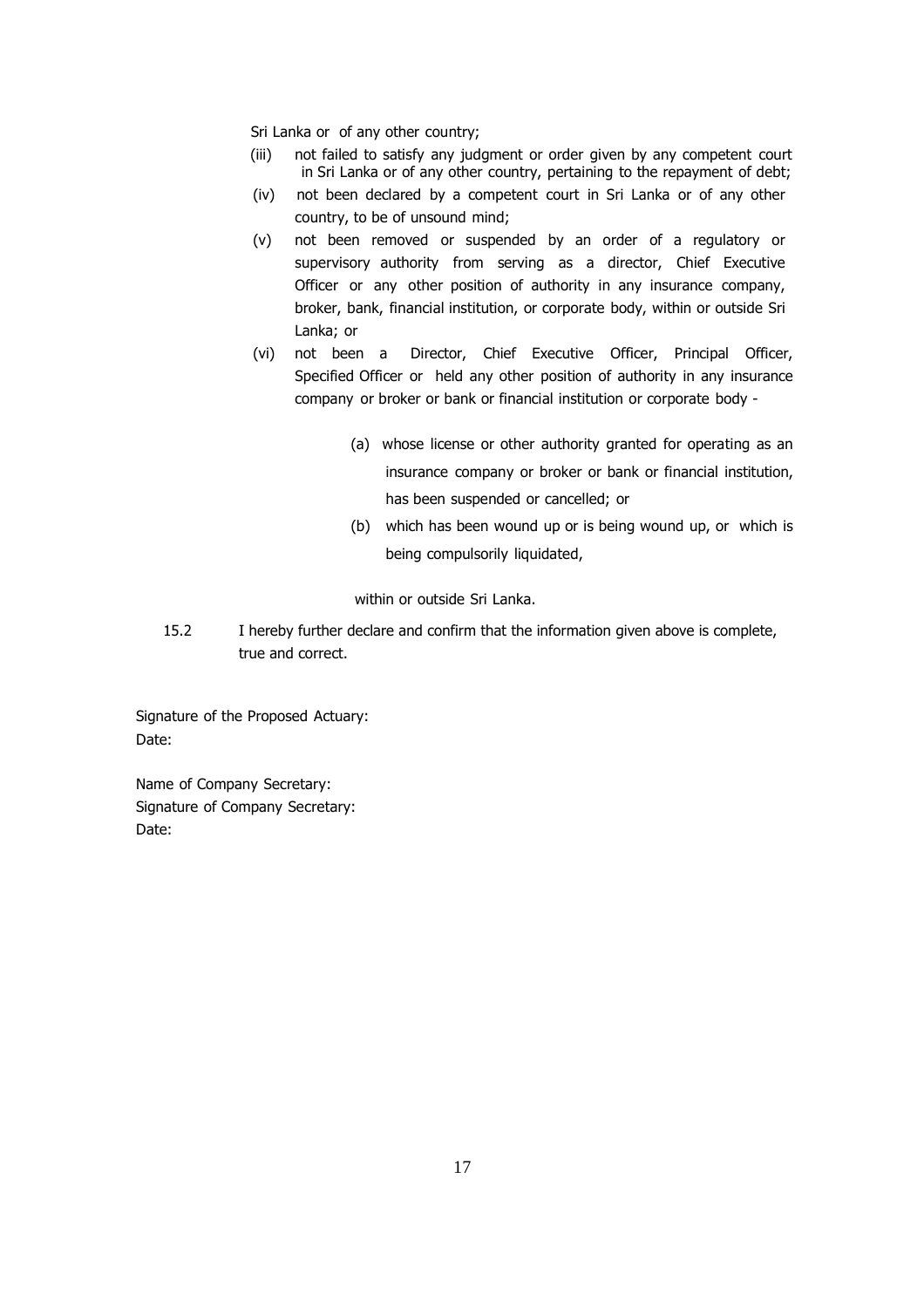Form iv

# Statement of Re-insurance Arrangements - General Insurance

Outward Treaty Re-insurance

Financial Year commencing………………… and ending on …………………

Name of Insurer:

| Class of Business |                                                                                                                      | Normal Maximum Exposure |  | Re-insurance arrangements                                  |                                                                   |                                                                    |  |                                      |                  |              |
|-------------------|----------------------------------------------------------------------------------------------------------------------|-------------------------|--|------------------------------------------------------------|-------------------------------------------------------------------|--------------------------------------------------------------------|--|--------------------------------------|------------------|--------------|
|                   | Net Retention in Net retention<br>respect of any $\vert$ in respect of<br>la<br>one risk Rs.<br>any one<br>event Rs. |                         |  | (Show in respect<br>share of each treaty<br>the number of  | Quot Surplus Treaties   Excess of Loss Treaties                   |                                                                    |  | Period<br>lfor<br>which<br>Treaty in | Reins RI<br>urer | <b>Broke</b> |
|                   |                                                                                                                      |                         |  | lines and<br>retention on<br>which the Treaty<br>is based) | Any one event<br>(show retention<br>and layers of each<br>treaty) | Any one risk<br>(show retention s<br>and layers of<br>each treaty) |  | Other <sub>force</sub>               |                  |              |
|                   |                                                                                                                      |                         |  |                                                            |                                                                   |                                                                    |  |                                      |                  |              |
|                   |                                                                                                                      |                         |  |                                                            |                                                                   |                                                                    |  |                                      |                  |              |
|                   |                                                                                                                      |                         |  |                                                            |                                                                   |                                                                    |  |                                      |                  |              |
|                   |                                                                                                                      |                         |  |                                                            |                                                                   |                                                                    |  |                                      |                  |              |
|                   |                                                                                                                      |                         |  |                                                            |                                                                   |                                                                    |  |                                      |                  |              |
|                   |                                                                                                                      |                         |  |                                                            |                                                                   |                                                                    |  |                                      |                  |              |
|                   |                                                                                                                      |                         |  |                                                            |                                                                   |                                                                    |  |                                      |                  |              |
|                   |                                                                                                                      |                         |  |                                                            |                                                                   |                                                                    |  |                                      |                  |              |
|                   |                                                                                                                      |                         |  |                                                            |                                                                   |                                                                    |  |                                      |                  |              |
|                   |                                                                                                                      |                         |  |                                                            |                                                                   |                                                                    |  |                                      |                  |              |
|                   |                                                                                                                      |                         |  |                                                            |                                                                   |                                                                    |  |                                      |                  |              |
|                   |                                                                                                                      |                         |  |                                                            |                                                                   |                                                                    |  |                                      |                  |              |

Certified as correct

Date Date

………………………….. ………………………………. Principal Officer Specified Officer Specified Officer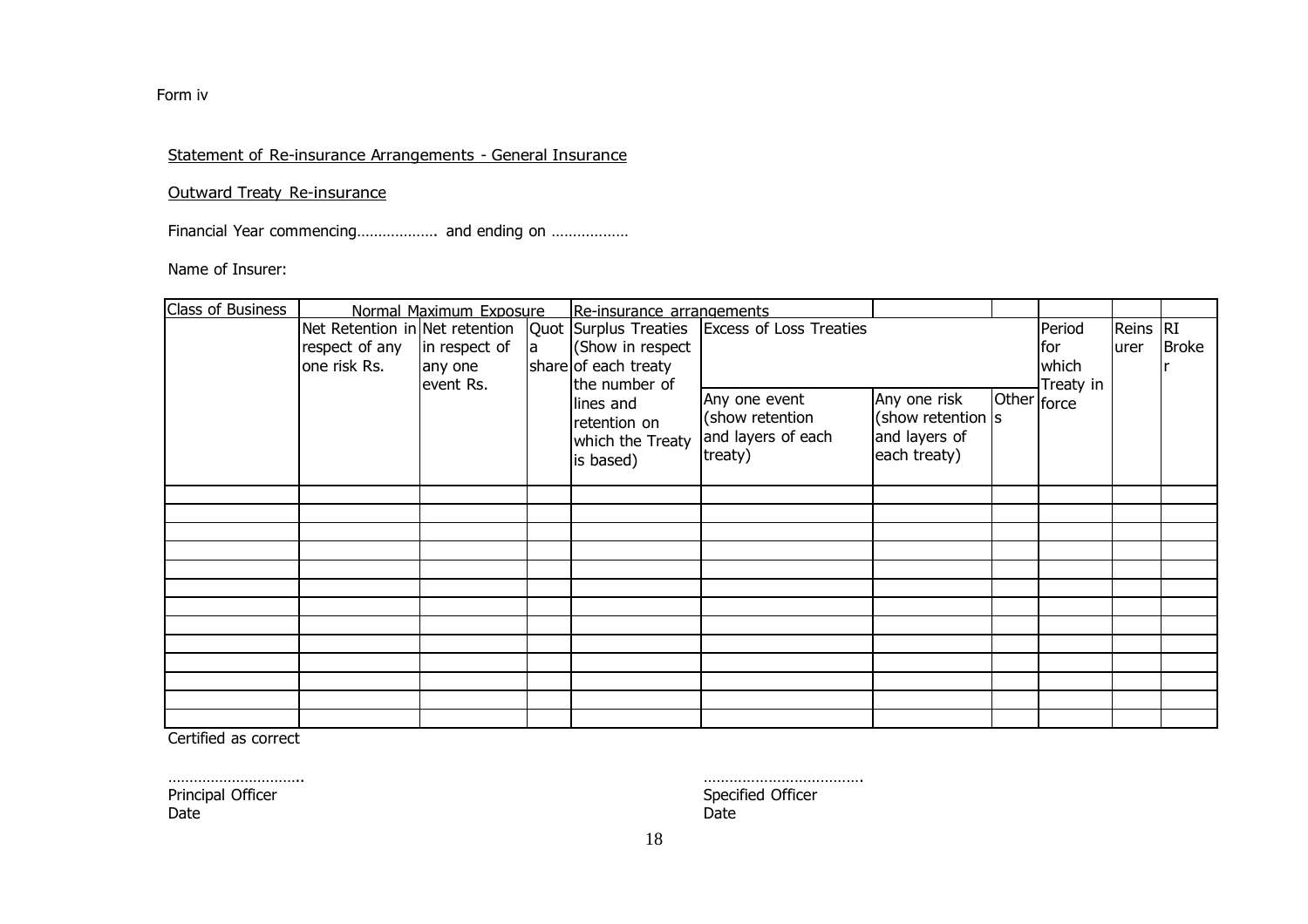Form v

## STATEMENT OF RE-INSURANCE ARRANGEMENTS - LONG TERM **INSURANCE**

# OUTWARD TREATY RE-INSURANCE

Financial Year commencing ……………………… and ending on ……………………

Name of Insurer:

| Class of<br><b>Business</b> | <b>Net</b><br>retention<br>in respect<br>lof | Name of<br>Reinsurer | Name of<br><b>Broker</b> | Treaty | Type of Amount in<br>Force<br>reinsured | <b>Effec</b><br>tive<br>date<br>of | Expiry<br>date<br><b>of</b><br>treaty |
|-----------------------------|----------------------------------------------|----------------------|--------------------------|--------|-----------------------------------------|------------------------------------|---------------------------------------|
|                             | any one risk                                 |                      |                          |        |                                         | treaty                             |                                       |
| Life                        |                                              |                      |                          |        |                                         |                                    |                                       |
|                             |                                              |                      |                          |        |                                         |                                    |                                       |
|                             |                                              |                      |                          |        |                                         |                                    |                                       |
| Annuity                     |                                              |                      |                          |        |                                         |                                    |                                       |
|                             |                                              |                      |                          |        |                                         |                                    |                                       |
|                             |                                              |                      |                          |        |                                         |                                    |                                       |
|                             |                                              |                      |                          |        |                                         |                                    |                                       |
| Accident and                |                                              |                      |                          |        |                                         |                                    |                                       |
| sickness                    |                                              |                      |                          |        |                                         |                                    |                                       |
|                             |                                              |                      |                          |        |                                         |                                    |                                       |
|                             |                                              |                      |                          |        |                                         |                                    |                                       |
|                             |                                              |                      |                          |        |                                         |                                    |                                       |
| <b>Others</b>               |                                              |                      |                          |        |                                         |                                    |                                       |
|                             |                                              |                      |                          |        |                                         |                                    |                                       |
|                             |                                              |                      |                          |        |                                         |                                    |                                       |

Certified as correct

Date Date

……………………………………… ………………………………… Principal Officer Specified Officer Specified Officer Specified Officer Specified Officer Specified Officer Specified Officer Specified Officer Specified Officer Specified Officer Specified Officer Specified Officer Specif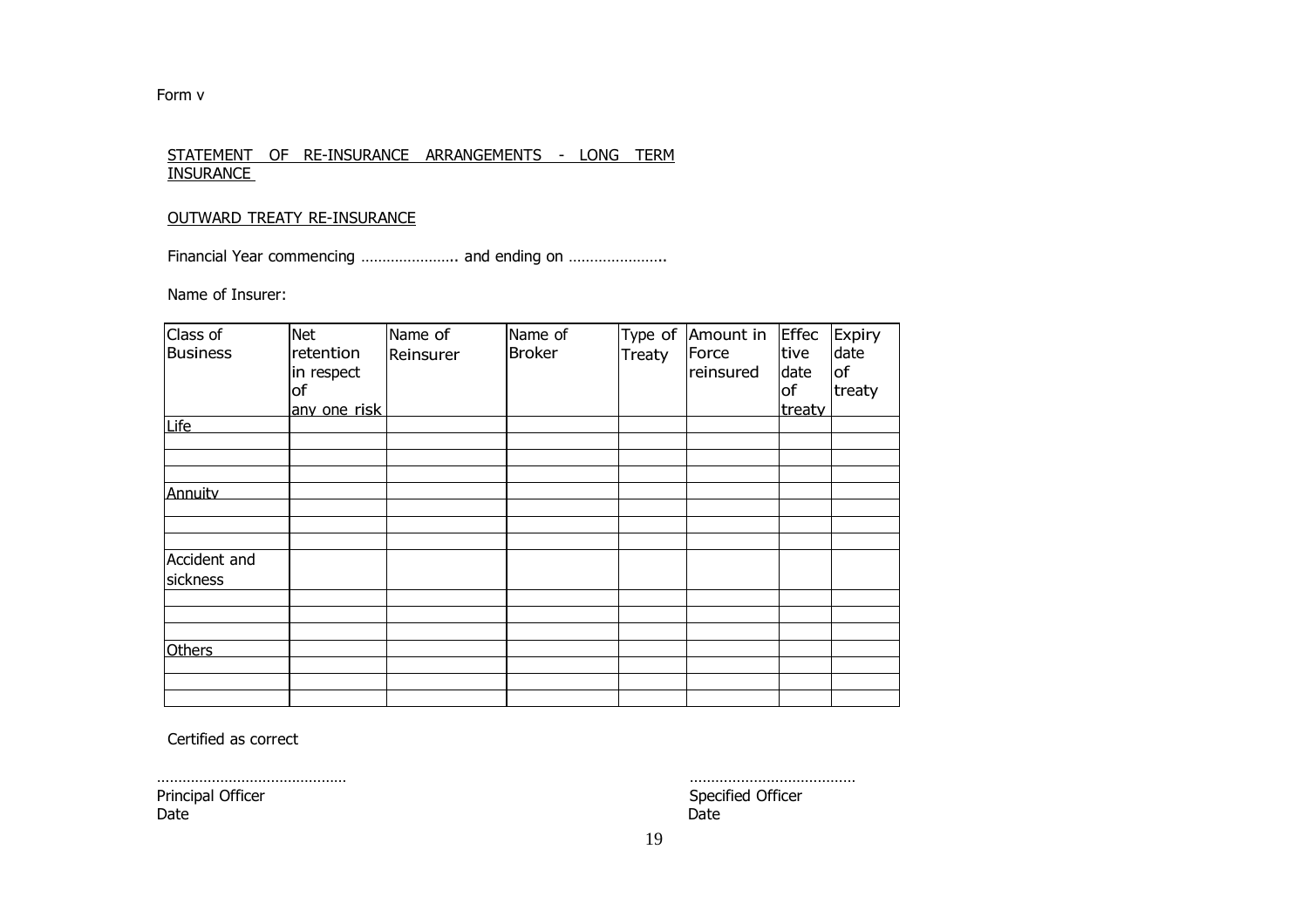Form vi

# Statement of Reinsurance Arrangement - General Insurance

Details of Reinsurance Companies and their Ratings

Name of Insurer:

| Class of Business  | Treaty Type<br>Reinsurer<br>Reinsurers<br>Country of |  | Credit Rating | Rating<br>Agency | Date of<br>Rating | Approval by<br><b>IBSL</b> |        |
|--------------------|------------------------------------------------------|--|---------------|------------------|-------------------|----------------------------|--------|
|                    |                                                      |  | Origin        |                  |                   |                            | $\ast$ |
|                    |                                                      |  |               |                  |                   |                            |        |
| Fire & Engineering |                                                      |  |               |                  |                   |                            |        |
|                    |                                                      |  |               |                  |                   |                            |        |
|                    |                                                      |  |               |                  |                   |                            |        |
|                    |                                                      |  |               |                  |                   |                            |        |
|                    |                                                      |  |               |                  |                   |                            |        |
| Marine             |                                                      |  |               |                  |                   |                            |        |
|                    |                                                      |  |               |                  |                   |                            |        |
|                    |                                                      |  |               |                  |                   |                            |        |
|                    |                                                      |  |               |                  |                   |                            |        |
|                    |                                                      |  |               |                  |                   |                            |        |
| Motor              |                                                      |  |               |                  |                   |                            |        |
|                    |                                                      |  |               |                  |                   |                            |        |
|                    |                                                      |  |               |                  |                   |                            |        |
| Miscellaneous      |                                                      |  |               |                  |                   |                            |        |
|                    |                                                      |  |               |                  |                   |                            |        |
|                    |                                                      |  |               |                  |                   |                            |        |

Principal Officer Specified Officer Specified Officer Date Date

Certified as correct and the conditions for reinsurance with terms and terms and terms and terms and conditions for reinsurance placements issued by  $\text{IBSL}$  on  $31^\text{st}$  October 2012

………………………………. ……………………………..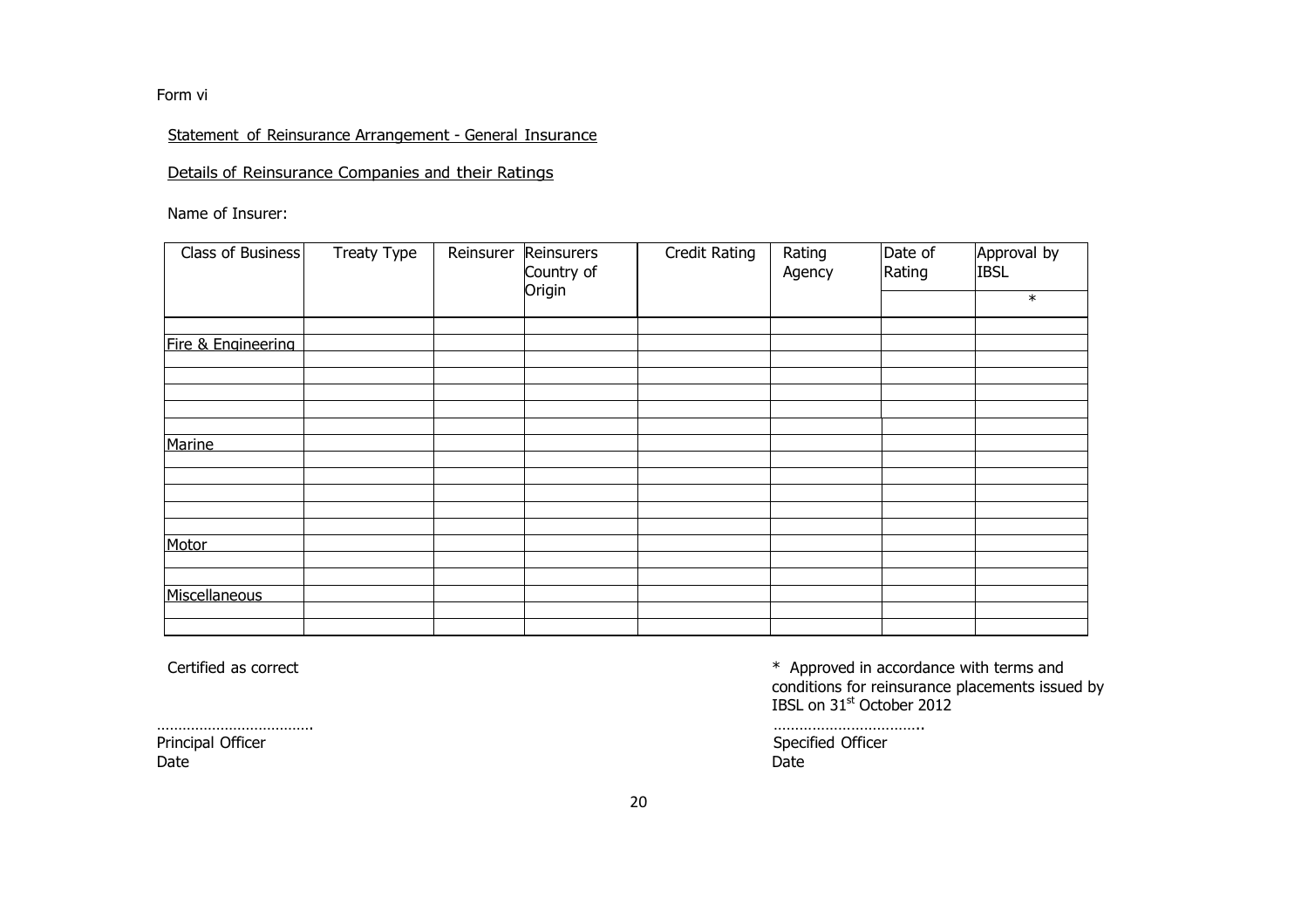Form vii

# Statement of Reinsurance Arrangement - Life Insurance

# Details of Reinsurance Companies and their Ratings

Name of the Insurer:

| Class of Business              | Treaty Type | Reinsurer | Reinsurer<br>Country of | Credit Rating | Rating<br>Agency | Date of<br>Rating | Approval by<br><b>IBSL</b><br>$\ast$ |
|--------------------------------|-------------|-----------|-------------------------|---------------|------------------|-------------------|--------------------------------------|
|                                |             |           | Origin                  |               |                  |                   |                                      |
| Life                           |             |           |                         |               |                  |                   |                                      |
|                                |             |           |                         |               |                  |                   |                                      |
|                                |             |           |                         |               |                  |                   |                                      |
| Annuity                        |             |           |                         |               |                  |                   |                                      |
|                                |             |           |                         |               |                  |                   |                                      |
| <b>Accident &amp; Sickness</b> |             |           |                         |               |                  |                   |                                      |
|                                |             |           |                         |               |                  |                   |                                      |
|                                |             |           |                         |               |                  |                   |                                      |
|                                |             |           |                         |               |                  |                   |                                      |
| Others                         |             |           |                         |               |                  |                   |                                      |
| (Specify)                      |             |           |                         |               |                  |                   |                                      |
|                                |             |           |                         |               |                  |                   |                                      |
|                                |             |           |                         |               |                  |                   |                                      |
|                                |             |           |                         |               |                  |                   |                                      |

\* Approved in accordance with terms and conditions for reinsurance placements issued by IBSL on 31st October 2012

Certified as correct

Date Date

Principal Officer Specified Officer Specified Officer Specified Officer Specified Officer Specified Officer Specified Officer Specified Officer Specified Officer Specified Officer Specified Officer Specified Officer Specif

………………………………. ……………………………..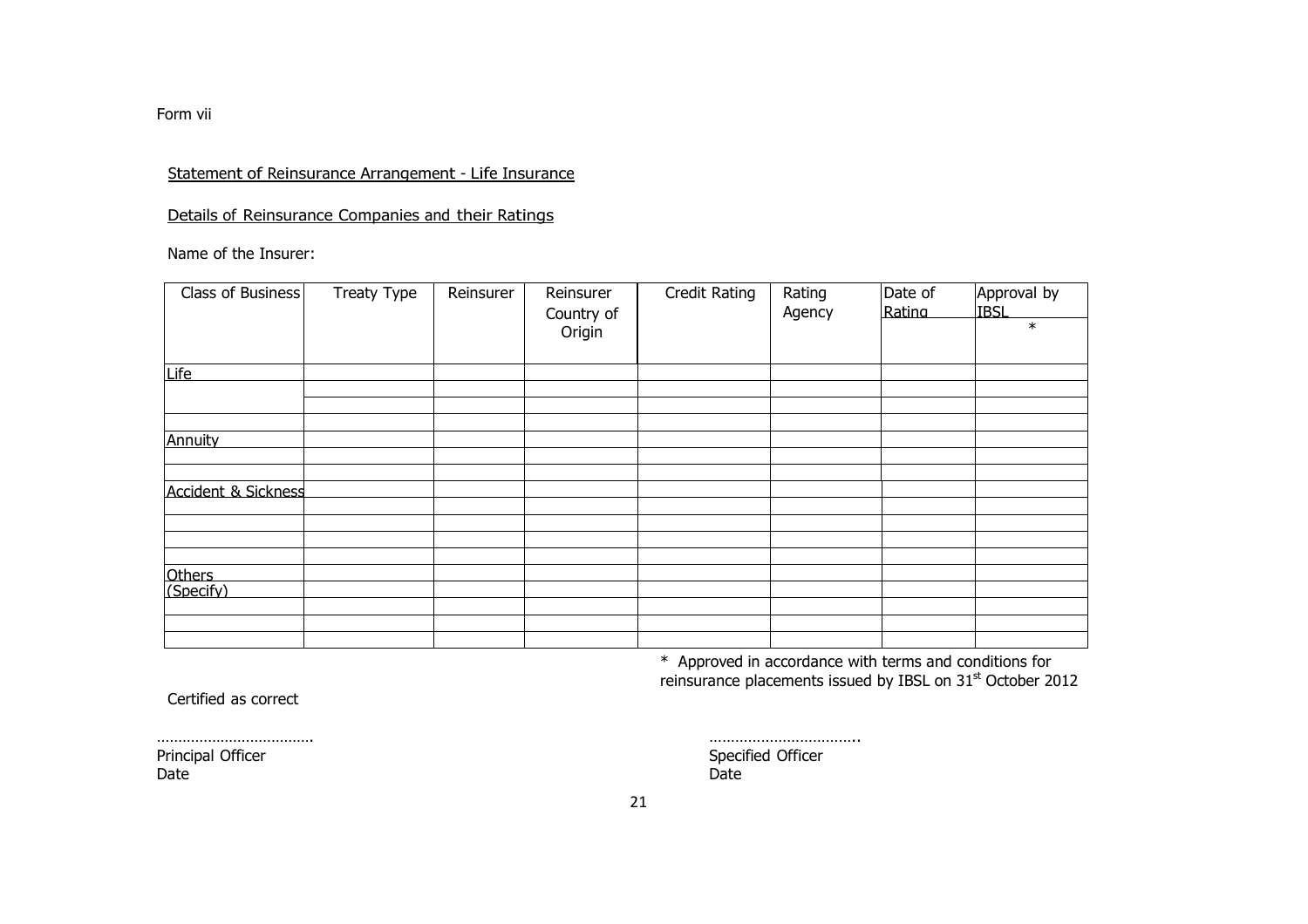#### **Note:**

#### **(i) The following should be furnished along with the application form:**

- 1. Copy of the Articles of Association certified by the Registrar General of Companies.
- 2. Copy of the Certificate of Incorporation certified by the Registrar General of Companies.
- 3. Form (i) hereof and copy of Form 6 certified by the Registrar General of Companies.
- 4. Form (ii), Form (ii)(a), Form (ii)(b) hereof and copies of certificates of professional and academic qualifications and experience to support details of Directors, proposed Principal Officer and proposed Specified Officer with copy of Form 20 certified by the Registrar General of Companies.
- 5. Copies of Forms 1, 18 and 19 certified by the Registrar General of Companies.
- 6. Form (iii) hereof and copies of certificates of professional and academic qualifications and experience to support details of the Proposed Actuary.
- 7. Forms (iv) to (vii) hereof pertaining to re-insurance arrangements.
- 8. (a) Certificate from the Auditor relating to the Stated Capital of the applicant company
	- (b) Balance Sheet of the applicant company duly certified by the auditor
	- (c) Bank confirmation as at the Balance Sheet date indicating the deposit of the capital

(d) Income and Expenditure Statement of the applicant company since the date of incorporation to date of the Balance Sheet

- 9. Certificate issued by the Deputy Secretary to the Treasury specifying the amount deposited in accordance with section  $13(1)(c)$  of the Regulation of Insurance Industry Act, No. 43 of 2000 (SLR two hundred thousand in respect of General Insurance Business and SLR fifty thousand in respect of Long Term Insurance Business).
- 10. A scheme of work or business plan for a period of three years. The business plan should indicate realistic figures regarding the manner in which the applicant company intends to satisfy requirements set out in the Regulation of Insurance Industry Act, No. 43 of 2000, Rules, Regulations, and Determinations etc. The Financial Statements should at least include the Revenue Accounts and the Balance Sheets and the formats given in the Statement of Recommended Practice for insurance contracts issued by the Institute of Chartered Accountants of Sri Lanka is advised to be used with relevant notes included.
- 11. Registration fee of rupees Five hundred thousand and applicable taxes (should be an account payee bank draft drawn in favour of the "Insurance Board of Sri Lanka")